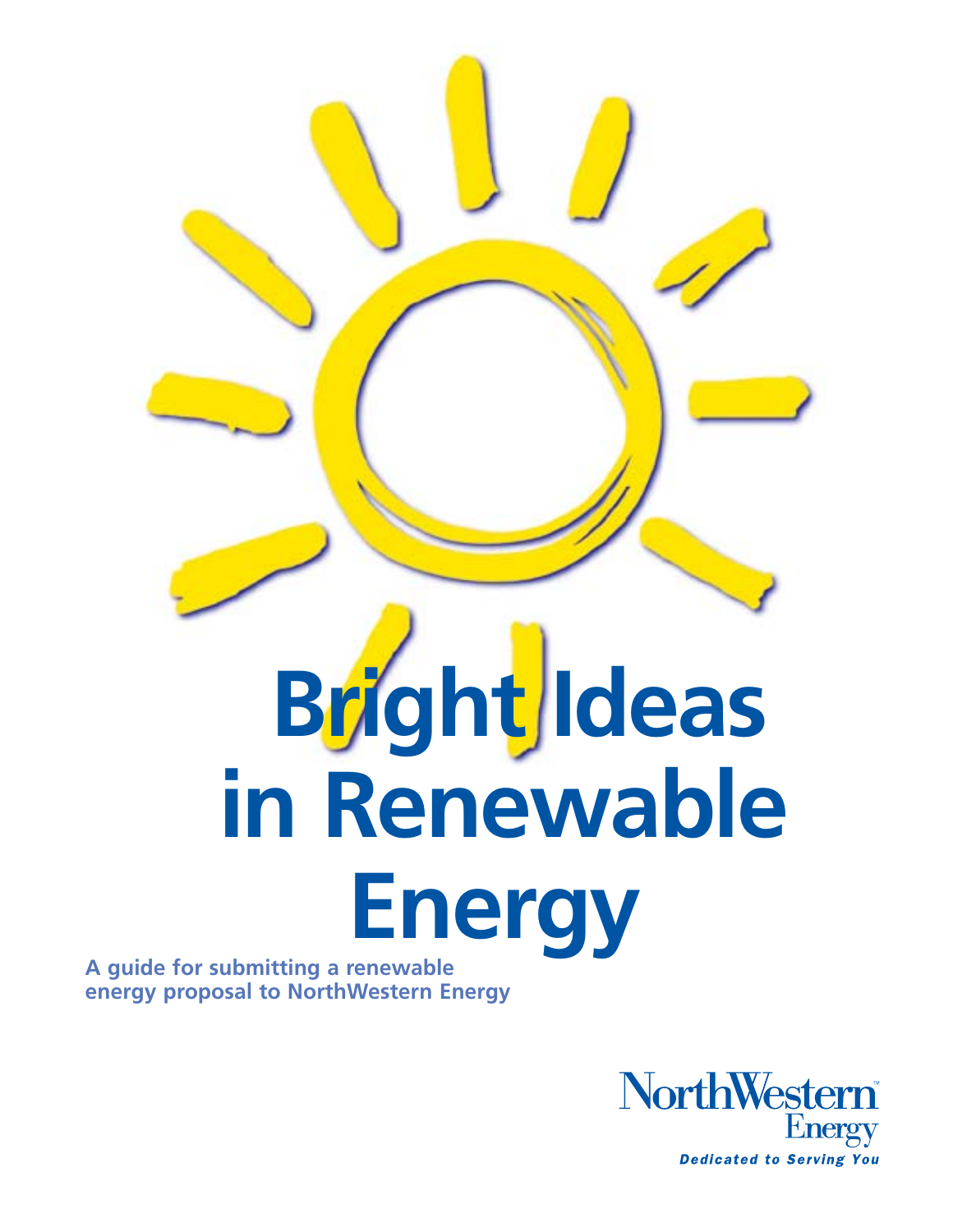# **TABLE OF CONTENTS**

- **2 Introduction**
- **3 How to Use This Information Brochure**
- **3 Understanding Renewable Energy (RE)**
- **7 Universal System Benefits Renewable Energy Proposal (Example)**
- **8 Completing Your Proposal in Three Easy Steps**
- **9 Request for Proposals (RFP)**
- **11 Montana RE Businesses**
- **13 Glossary of Renewable Energy and Related Terms**

**Exhibit A**

**14 Frequently Asked Questions**

# **GETTING STARTED**

Please read this entire brochure carefully before applying for USB funding from Northwestern Energy. The better you understand how renewable energy works, the more comfortable you will be living with it and sharing it with others. Although you do not have to be an energy rocket scientist, it is important that you have a basic understanding of renewables, as well as the process of creating a proposal as required.

The Frequently Asked Questions section (located on page 14) is designed to address many issues. If, after digesting all this information, you still have questions, please contact one of the resources provided on page 6, call (888) 700-6878 or e-mail www.@northwesternenergy.com.

Qualifications listed in this brochure are specific to NorthWestern Energy (NWE) Montana electric distribution customers. To qualify for NorthWestern Energy's Universal System Benefits (USB) Renewable Energy funding, you must be a NorthWestern Energy electric distribution customer and your renewable energy project must benefit NorthWestern Energy electric distribution customers in some way. How your project might benefit other customers will be addressed in future sections. If you're the customer of another electric utility, please contact that utility about programs it may offer its customers.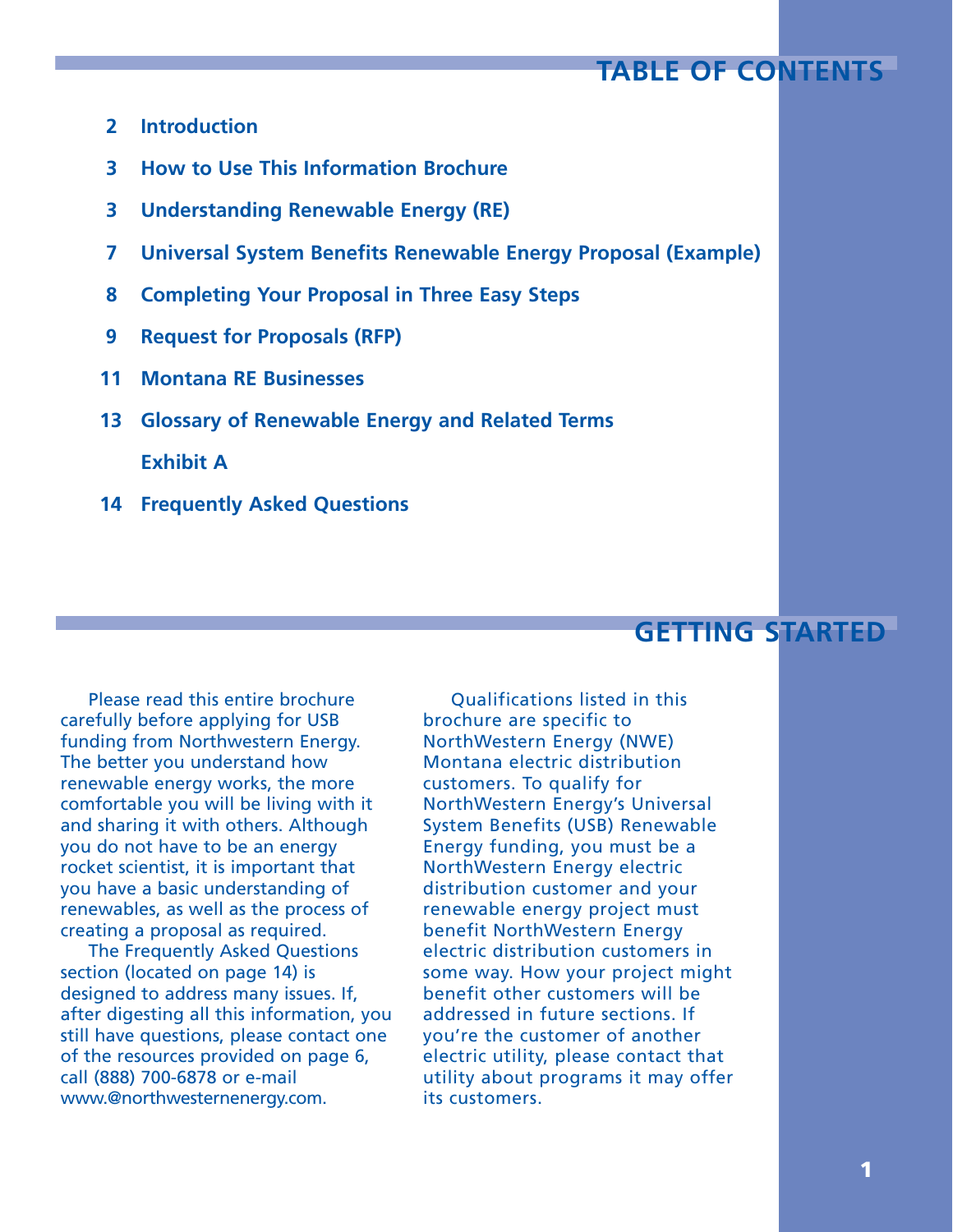# **INTRODUCTION**

The energy industry is rapidly changing. Costs are fluctuating, and environmental considerations are playing a greater role in our energy consumption habits. Energy choices made today can

impact our planet tomorrow. This brochure is designed to walk you, step-bystep, though the process of integrating clean Renewable Energy (RE) into your home or

business. Financial assistance may be available from Universal Systems Benefits (USB) funds.

Dozens of Montana residences, schools, businesses and municipalities already have taken advantage of the savings provided by USB programs. Approximately \$1 million dollars are available annually through the Universal Systems Benefits Renewable Fund with incentives ranging from \$5,000 to \$100,000. Some examples of Montana projects funded thus far have included:

- Remote solar electric stock watering pumps for cattle in Roundup, Anaconda and Drummond
- More than 50 solar electric grid-intertied systems on residences in Livingston, Butte, Helena, Bozeman, Great Falls and other locations
- Business and commercial solar and wind installations including a motel in White Sulphur Springs, sustainable education centers in Whitehall and Missoula, an RE dealer in Stevensville, and the National Center for Appropriate Technology (NCAT) in Butte
- Solar electric grid-intertied systems in public schools throughout Montana along with fire stations throughtout NorthWestern Energy's service territory.

Almost all of the funded projects include public education or demonstration to enhance awareness about the opportunities and benefits of renewable energy. Projects proposed that demonstrate benefits to more than one public purpose are preferred, for example, a solar energy installation on a low-income qualified residence, or a wind turbine providing line support for weak distribution systems.

In all of these applications, NorthWestern Energy customers have contributed to a cleaner environment and have seen a decrease in their electric bills. In many cases, electric meters are running backwards for some periods of time. And, NorthWestern Energy credits its "net-metered" customers for the power generated. This brochure is designed to show you how to make a renewable-energy project a reality for a public building, your own home or business.

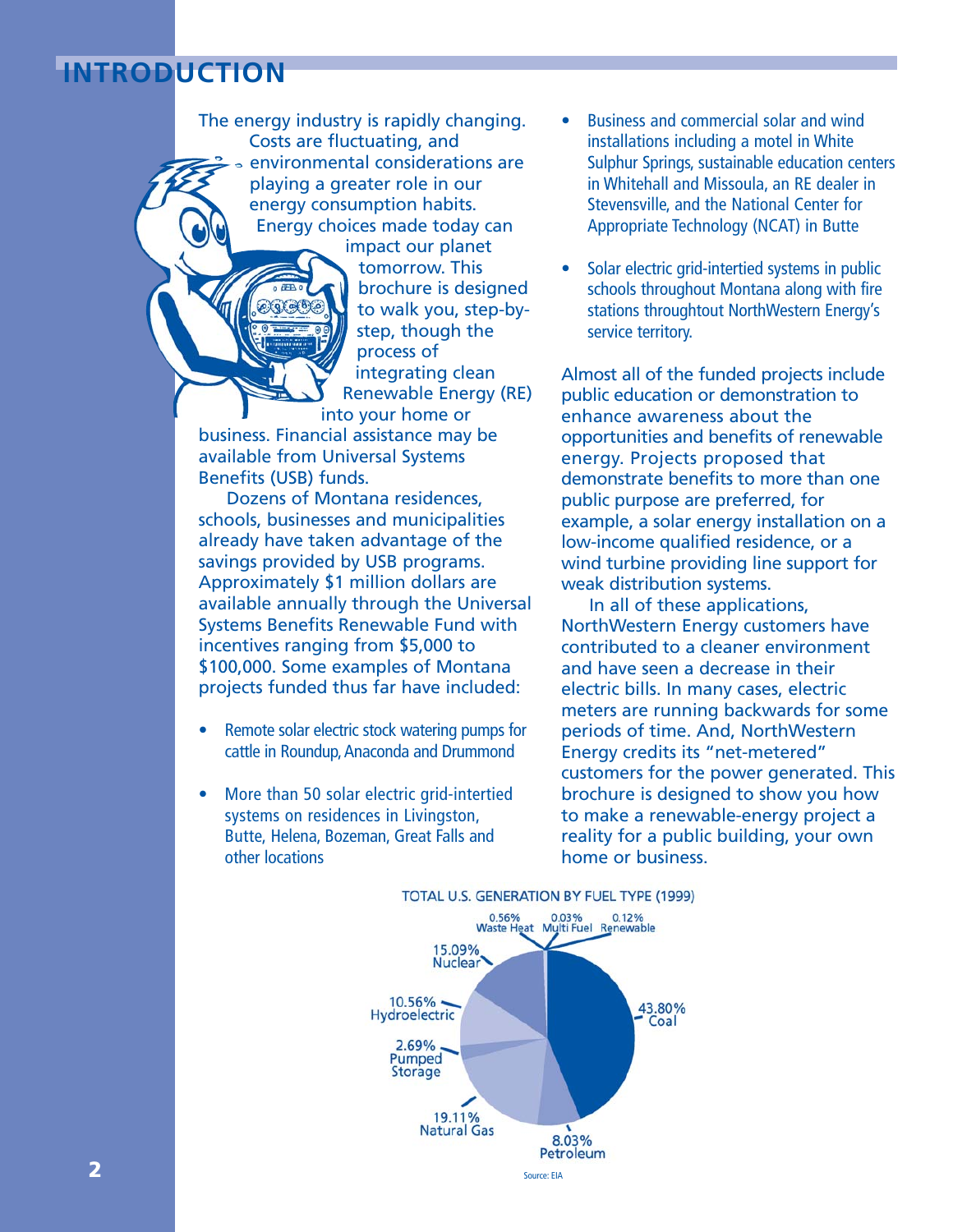# **HOW TO USE THIS BROCHURE**

# **WHAT IS USB?**

NorthWestern Energy's USB (Universal System Benefits) program; low-income energy assistance; and weatherization; energy-efficiency activities and development of renewable-energy resources. NorthWestern Energy customers have long participated in and helped pay for energy efficiency and low-income energy assistance activities through their electric and natural gas rates. When the Montana Legislature restructured Montana's energy industry, it agreed that these programs are important for Montanans. The result: the Legislature established the Universal System Benefits (USB) Charge.

Under state law, all electric and natural-gas utilities are required to collect USB funds from their customers to fund energy-efficiency programs and activities. In addition, those funds support low-income energy assistance and renewable energy projects. This regulated charge is listed as "USBC" on your NorthWestern Energy billing statement. The typical NorthWestern Energy residential customer pays an average of \$1 per month in electric USB charges. About \$8.6 million is collected annually through this charge, with about \$1 million going to Renewable Energy (RE) projects.

This information packet comes from the USB goal to encourage the development of renewable energy resource projects that use environmentally friendly technology to generate electricity. As a NorthWestern Energy customer, you support and may qualify to participate in a USB funded program. See the Web site www.northwesternenergy.com for more information.

This brochure is designed to make it easier for you to implement renewable energy and submit a proposal for help funding your project. As you continue reading, you will be prompted to take the next step, which will include making phone calls, taking a picture, studying, or completing a site assessment. Each step will move you closer to your renewable-energy goal in the shortest amount of time. The NorthWestern Energy proposal process may take anywhere from a few hours to a few weeks to complete.

# **RENEWABLE ENERGY BASICS**

Before we begin, it helps to have a basic understanding of what our clean energy options are and what they can do for us. Renewable Energy (RE) is energy derived from natural sources such as sunshine (solar energy), wind (wind energy), geothermal and flowing water (lowimpact hydro energy). Energy derived from these sources is converted

directly to heat or to electricity. It is considered "green" energy because it is in unlimited supply and is largely non-polluting. In contrast, traditional

energy sources, such as fossil fuels or uranium, are considered nonrenewable because they offer limited sources of energy and can have negative environmental impacts. In Montana, most electricity generated comes from coal-fired plants and large-scale hydro plants.

RE systems can be relatively costly, ranging anywhere from \$500 and up. Typically, an installed residential grid intertie solar electric system may cost \$10,000 to \$40,000, while a commercial building system may cost \$20,000 to \$100,000. While this is a significant amount of money, many of our spending decisions are not based solely on economics, such as purchasing a new vehicle or an expensive vacation.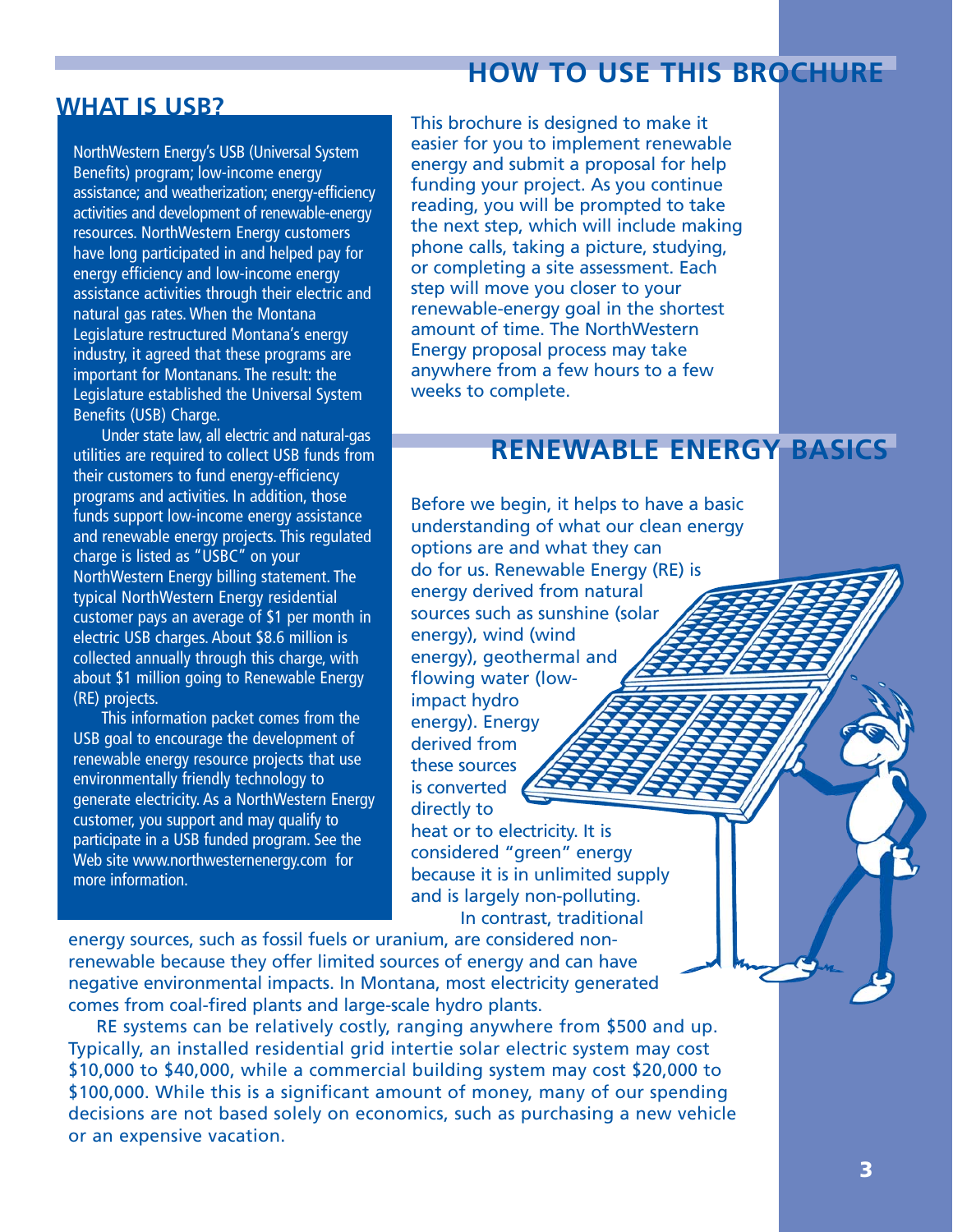# **RENEWABLE ENERGY BASICS**

RE systems retain their value and lower your power bill and as electricity costs increase, the payback time for an RE system decreases. On top of this, RE users are immediately contributing to a cleaner planet. These days, most gridconnected residential and commercial RE installations around the country are based on environmental principles and values, not on an economic payback period. A RE installation based purely on

present electric power prices (without considering air, water, soil, human health issues, and "green" image marketing) may not always justify the investment. There are basically three types of RE systems for residential or commercial use:

• Grid-intertie system, or net-metered system, is one where conventional power lines – called the electric distribution system or the power "grid" – is hooked up to a building and the RE system is tied into it. Battery storage is not involved. This system is generally the least expensive way to incorporate RE into your lifestyle and is quickly becoming the most popular type of system. It allows you to lower your power bill with your own clean energy source. If you're a NorthWestern Energy customer, you may receive these benefits by delivering any extra power your RE system

generates back to the electric company for credit to further reduce your electric bill. Depending upon the size of your system and your energy use, you may be able to offset some of your electricity bill. You still pay the monthly distribution service fee to the utility, any demand charges (for commercial buildings), and for any electric energy (kWh) which you used that was not offset by your own system. The utility electric system still provides electricity when you need it. Power outages may still occur with a grid-intertie system, and the rates the utility charges are still regulated.

- The second type of RE use is the Stand-alone, a system in which 100 percent of your electricity comes from a clean source completely separate of the utility. This approach is used where conventional power line extensions are too expensive or a residence or business wishes to be completely autonomous and independent of power fluctuations, outages and bills. Stand-alone systems cost more up front because a battery bank and controls are needed to store and regulate electricity when conditions are not favorable for RE power production (at night for solar electric, calm times for wind generators, or low-flow periods for micro-hydro). Stand-alone systems generally are designed to provide the full electricity needs of the home or business.
- Uninterruptible Power Supplies are a combination of the Grid-Intertie and Stand-alone systems, where the home or business is still connected to the grid, but battery backup is available in case of a utility blackout. Usually, appliances that serve critical needs in a household or business – computers, water pumps, refrigerators – will be attached to the battery. This way users have the security of clean backup electricity while having benefits of unlimited power (the grid). These systems tend to be the most expensive because they include utility charges in addition to the expense associated with RE components and a battery bank.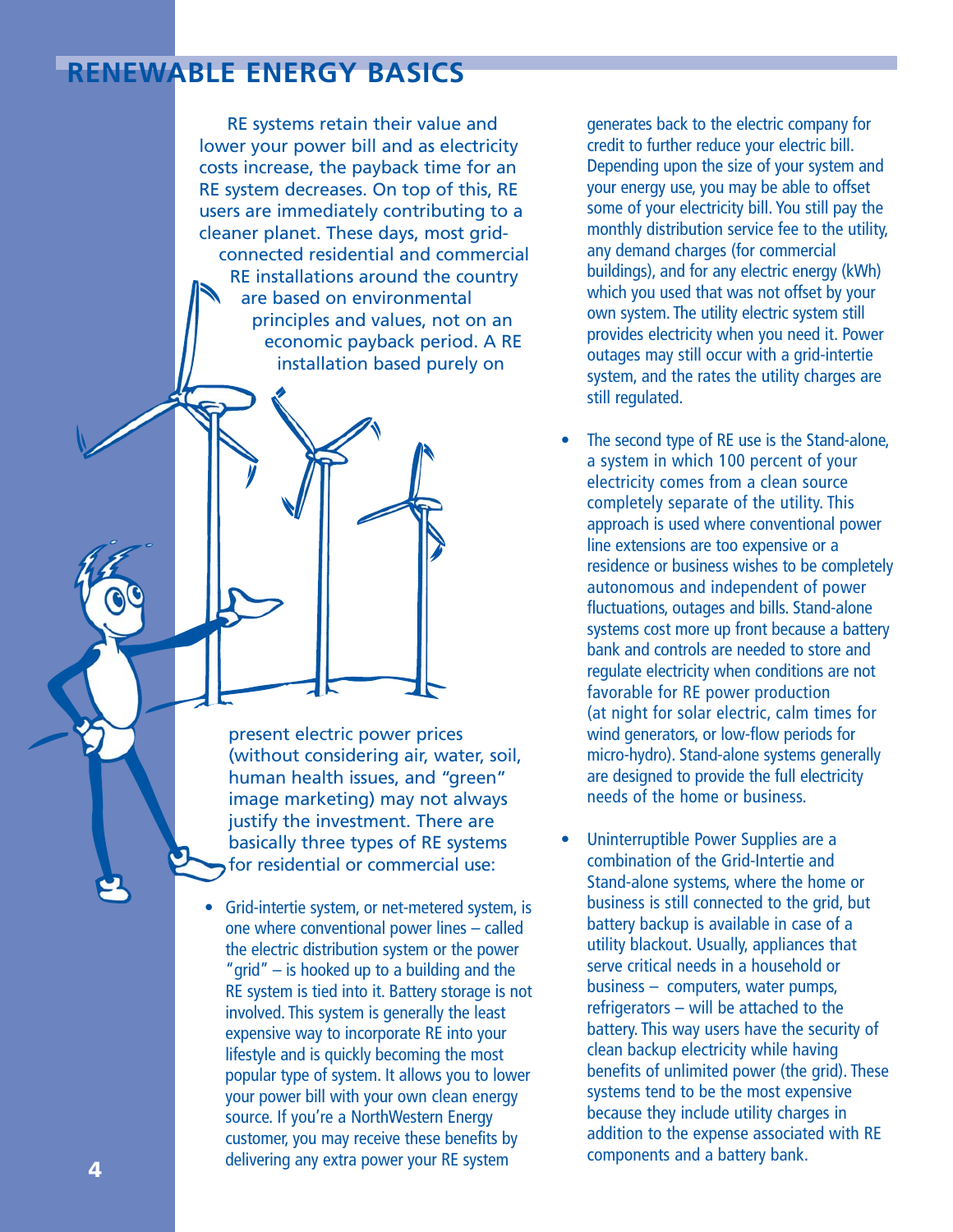# **RENEWABLE ENERGY BASICS**

Which clean power source may be right for you? Studying the list below will help you decide which option is best for your lifestyle and location. For more detailed explanations, please refer to the bibliography on page 6.

## **CONSERVATION AND EFFICIENCY**

Conservation and efficiency are tied directly to RE in that the less energy we use (through efficient lighting and appliances, well insulated homes, lifestyle habits, etc.), the less energy we need from the RE system or the utility. For every \$1 spent on conservation measures, \$3 is saved in RE equipment. These efficiency improvements should always be considered, whether you are installing RE or not, because they are so economical and have the greatest long-term effects on the environment.

#### **SUNSHINE**

There are three basic types of solar usage: solar electricity (PV), solar hot water and solar space heating. Photovoltaics (PV) convert the sun's light into electricity. When sun strikes a PV panel, an electrical current is created. This electricity is produced cleanly and silently. A typical supplemental solar electric system for a conventional home would be 1 to 2 kW (1 kilowatt (kW)  $=1000$  watts) and 2 to 50 kW for a business. Solar hot-water heaters, sometimes called "solar domestic hot water systems," use the sun's heat to generate hot water. Usually a heat-transfer fluid, such as a water-glycol antifreeze mixture, is used in solar collectors that are mounted on a roof. The heated fluid in the collectors is used to heat a tank similar to a conventional gas or electric water tank. The more the sun is used for heating, cooking, and other water heating, the lower your power bill will be. A typical supplemental hot water system consists of one or two 4-feet-by-8-feet panels with a pump and a storage tank with a heat exchanger. Solar hot-air panels also may be used in a similar manner for space heating.

## **WIND**

Wind is caused by the sun's warming of the earth, the earth's rotation and its topography. Traditionally, wind power was used primarily to grind grain or to pump water. Today's technology uses blades shaped like airplane wings that spin in the wind to drive generators and to create electricity. The more wind, the more potential

electricity. Like most forms of RE, smaller wind generators can be grid intertied directly to your existing home or business. Larger generators can be grouped together to form "wind farms" to power communities and small cities. Supplemental wind generation for a home will range from 1 to 10 kW, while larger applications use machines that are 65kW to 4MW (megawatts) in size.

## **HYDROPOWER**

Hydropower uses water wheels or turbines to convert flowing and falling water into mechanical or electrical power. While large hydro dams are renewable, they have their own set of environmental concerns mostly focused on their impacts on aquatic and riparian wildlife.

On the other hand, in an appropriate location, low-impact or micro-hydro is considered a reasonable RE power source. These smaller systems may be designed to lessen the impacts on habitat and wildlife while supplying abundant energy. System size depends on location and available water flow.

## **GEOTHERMAL**

If you have ever been to a natural hot spring or spa you have experienced geothermal energy. Geothermal technology uses heat from deep in the earth, in the form of pressurized steam or hot water, to turn turbines and to produce electricity. Two types of geothermal resources are being tapped: hydrothermal fluid resources and earth energy. Hydrothermal fluid resources (reservoirs or streams of very hot water) are well-suited for electricity generation. For heating and cooling, ground-source heat pumps also are an option that may save significant energy compared to using electric-resistant heat or air-source heat pumps.

#### **BIOMASS**

Biomass, or bioenergy, is the use of energy that is stored in green plants and other organic matter to create electricity. Biomass electric facilities burn sawdust, agricultural wastes, urban yard waste, or crops grown especially as an energy source, including some kinds of trees and grasses. Methane gases from landfills, ethanol and biodiesels also may be used to generate mechanical and electrical power. In limited applications, biomass projects may qualify for USB renewable energy assistance.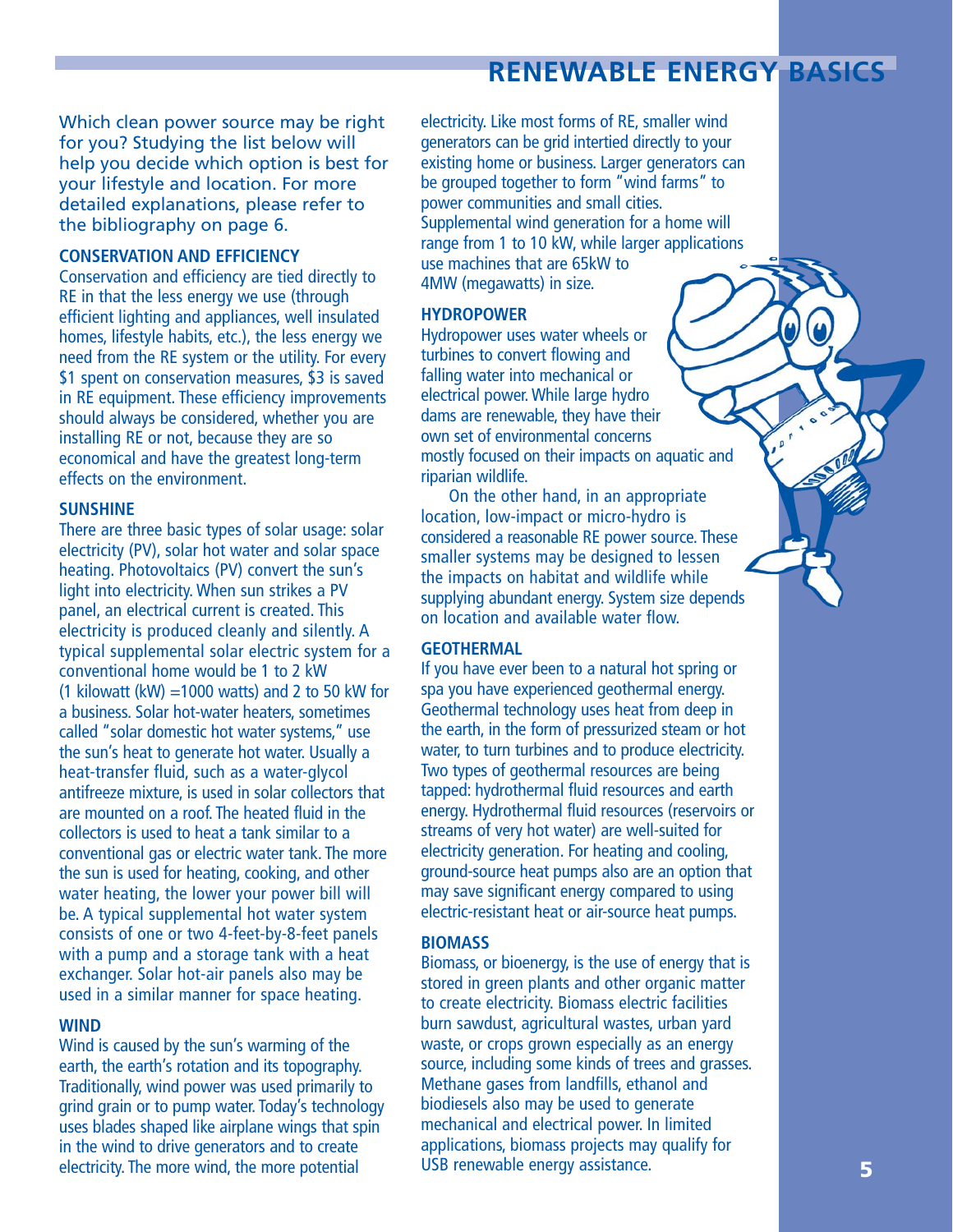# **RENEWABLE ENERGY BIBLIOGRAPHY**

# **Conservation and Energy Efficiency**

**"Consumer Guide to Home Energy Savings (7th Ed)"**

By Alex Wilson, Jennifer Thorne and John Morrill Paperback-225 pages (January 2000) American Council for an Energy Efficient Economy; ISBN: 0918249384



**"Homemade Money: How to Save Energy and Dollars in Your Home"** By Richard Heede, Owen Bailey Paperback-258 pages (July 1996) Rocky Mountain Institute; ISBN: 188317807X

## **Solar Energy www.eere.energy.gov**

This Web site provides a comprehensive list of U.S. organizations involved in PV (Photovoltaics). The directory includes PV manufacturers, designers and installers of PV systems, as well as companies that manufacture related products such as pumping, lighting or battery systems.

## **"Home Power"**

PO Box 520 Ashland, OR 97520 USA Phone: (800) 707-6585 www.homepower.com A complete list of solar and renewable energy equipment dealers can be found at Home Power Magazine's Web site under "Search for RE Dealers."

Home Power is a leading RE magazine featuring informative articles on renewable energy, how-to downloads, solar and wind maps, and numerous helpful links.

## **"The Solar Electric Independent Home Book"**

By New England Solar Paperback (May 1991) Fowler Solar Electric; ISBN: 1879523019

#### **"The Homeowner's Handbook of Solar Water Heating Systems"**

B. Keisling, Rodale Press, 1983. www.abebooks.com

## **montanagreenpower.com**

This Web site provides the latest news on renewable energy in Montana. Visitors will find information on planning and designing solar, wind and micro-hydro systems for a home or business; hands-on activities for the classroom; forums for discussing renewable energy; and examples of technologies in use in Montana. It also offers a wealth of links to other

sites as well as a directory of Montana utilities and renewable energy businesses.

## **Wind**

#### **www.awea.org**

The American Wind Energy Association (AWEA) promotes wind energy as a clean source of electricity for consumers around the world. This site lists a directory of wind-turbine manufacturers, power plant developers, utilities and others involved in the wind industry.

**"Wind Energy Basics: A Guide to Small and Micro Wind Systems (Real Goods Solar Living Book)"** By Paul Gipe (Preface), Karen Perez - Paperback 122 pages, (April 1999), Chelsea Green Pub Co; ISBN: 1890132071

## **Micro-Hydro**

**"Micro-Hydro Design Manual: A Guide to Small-Scale Water Power Schemes"**

By Adam Harvey, Andy Brown, Priyantha Hettiarachi, Allen Inversin - Paperback (February 1993) Intermediate Technology; ISBN: 1853391034

**Hydro-Power Source Book: a Practical Guide** NRECA International Foundation.

## **Geothermal**

**"Stories from a Heated Earth – Our Geothermal Heritage"**

By Raffaele Cataldi, John W. Lund, Susan F. Hodgson Paperback-588 pages 1 edition Vol. 1 (October 19, 1999) Geothermal Resources Council; ISBN: 0934412197

## **Biomass**

## **www.ott.doe.gov**

Biomass is the oldest known source of renewable energy. This Web site lists some practical applications for converting agricultural, forestry or municipal or solid waste to energy as well as information about growing energy crops.

## **Tax Incentives**

#### **www.deq.state.mt.us/energy/renewable**

Some tax incentives may be applicable to certain renewable energy projects. Because state, federal and municipal tax codes change frequently, be sure to refer to updated Web site information to see what projects qualify from year to year.

## **Sustainable Technologies**

The National Center for Appropriate Technology (NCAT) is a non-profit organization headquartered in Butte that promotes sustainable technologies. For more information, contact NCAT at (800) 275-6228 or by e-mail at info@montanagreenpower.com.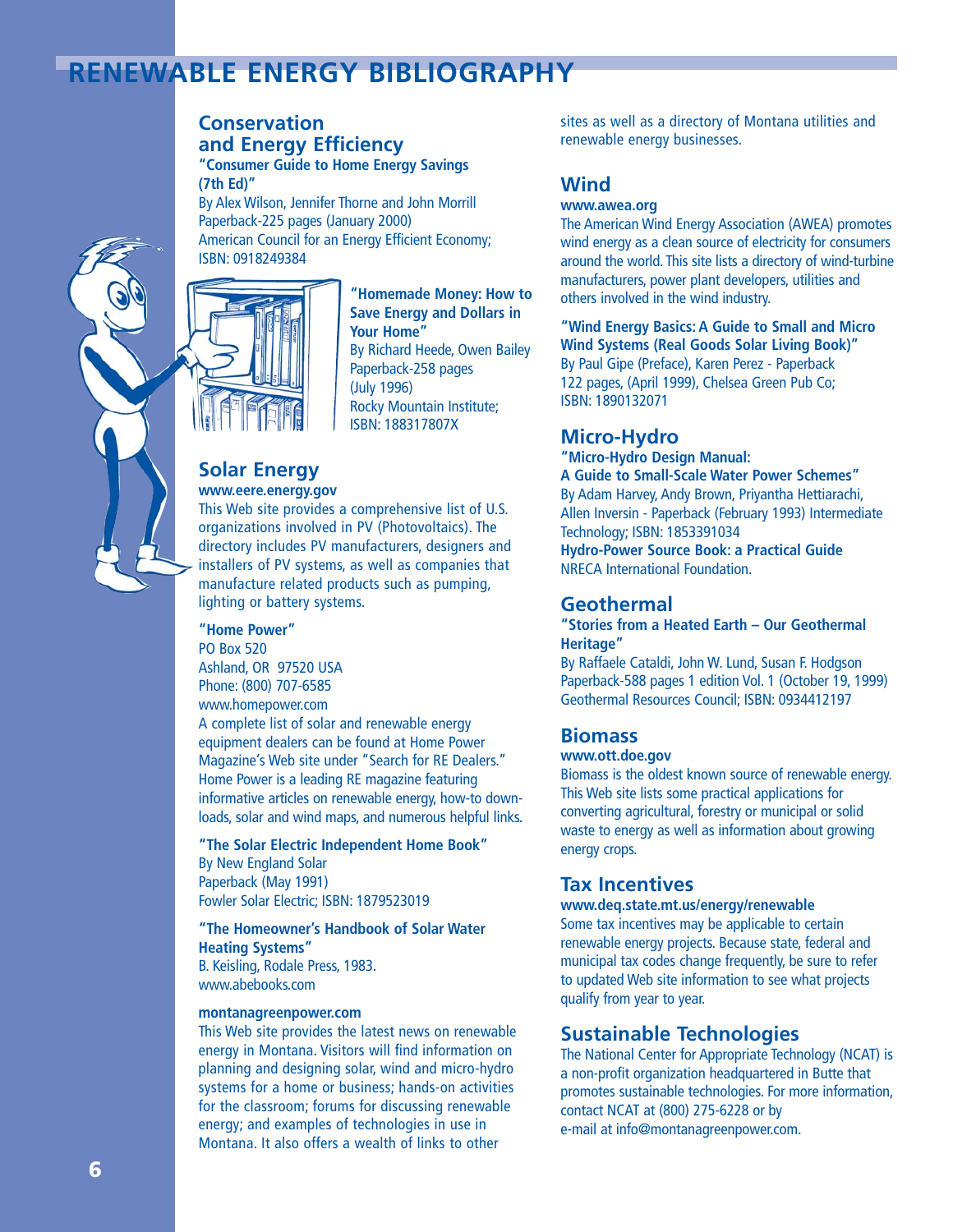# **SAMPLE PROPOSAL**

You've made it this far and by now you may have an idea of which RE resource could work for you. Be sure to refer to the glossary on page 13 if you need help understanding an RE term.

The Request for Proposals is used when applying for funding assistance.

Use this example as a guide to completing your own proposal. Your proposal details may be different, but you should follow this same structure. The 22 points you must address on the RFP are located on page 10. You also may want to include a cover letter.

Extra complete the complete of the complete the complete of the complete of the complete complete the properties of the complete of the complete of the complete of the complete of the complete of the complete of the comple 20. NET METERING IS DONE BY INSTALLING A STAN-DARD KILOWATT-HOUR METER BETWEEN THE RENEWABLE ENER-GY SYSTEM AND THE UTILITY DISTRIBUTION SYSTEM. THE RENEWABLE ENERGY SYSTEM IS WIRED IN PARALLEL WITH THE UTILITY DISTRIBUTION SYSTEM. IF THE RENEWABLE GENER-ATOR GENERATES MORE POWER THAN THE PREMISES REQUIRES THE METER WILL RUN BACKWARDS. THE FORWARD AND BACKWARD MOVEMENT OF THE METER IS NETTED OUT AT THE END OF THE YEAR. THE METER MAY REQUIRE SPECIAL PROGRAMMING. WILL THE PROJECT REQUIRE NET METERING? YES/NO Yes 21. SUMMARY This project provides a unique opportunity for NorthWestern Energy and all Montana residents to learn and<br>incorporate renewable energies and energy efficiency into their daily lives. The project demonstrates the latest<br>ne in solar electric technologies complimented by conservation. Roper Public Library will minimize for later and demonstrate low-impact sustainable design. We encourage NorthWestern Energy will minimize for later<br>use and demo  $\tan$  of this project. BID SHEET EXAMPLE Solar Plus Concepts, Inc 1-1-01 Dear Mrs. Carter, Attached please find an outline and budget estimate for your PV grid-intertie system for the Roper Public Library. Please remember<br>Please call if you have any a distinguish will give system for your PV grid-intertie system that this is a rough estimate. I hope this extingue for your PV grid-interitie system for the Roper Public Library. Please reme<br>Please call if you have any emphasize. I look forward to working so get started with for your Please call if you have any questions. I look forward to working with distance with the Roper Public I.<br>Sincerely, the state of the state of the project develops in the state of with you as this project develops. Thanks. Sincerely, William Roberts Solar Plus Concepts QUOTATION 1/1/01 The project would consist of the following components with the following budget estimates<br>Quantity Components<br>  $\sim$ QuantityComponents Components with the following budget est (12)  $Siemens 100$  watt PV panels \$6,720 Trace Sun Tie ST watt grid-intertie Inverter \$2,000 (2) *Inverter*<br>(1) PV rack roof <sub>mount</sub> \$1,000 (1) PV rack toof mount<br>(1) Cable, conduit, misc. \$31,000<br>[1) Installation -<br>\$3000 (1) Cable, conduit, mise, 1986, 1,000<br>Installation 1,000 S300<br>Educational material and dientss. 1,000<br>S1,000 (1) Installation 5.30<br>Educational material and displays 510<br>5250<br>5250 \$11,270 Total The transformation of the property of the transformation of the effective of the present to the best of the presentation of the best of the presentation of the property and required and response the share of the property i 13. DESCRIPTION OF ALL BENEFITS ADDITIONAL TO GENERATED ENERGY AND CAPACITY, I.E.<br>13. DESCRIPTION OF ALL BENEFITS ADDITIONAL TO GENERATED ENERGY AND INCOME CUS-<br>EDICATION, INFORMATION, MARKET TRANSFORMATION, ENERGY DE LOW . Educational showcase and demonstration site for the Public constant energy design and<br>1. Educational showcase and demonstration site for the Public constant energy design measure. The projects will said mate<br>2. Marked T 14. IDENTIFY THE CUSTOMER GROUP THE PROJECT BENEFITS, I.E., RESIDENTIAL,<br>
14. IDENTIFY THE CUSTOMER GROUP THE PROJECT BENEFITS, I.E., RESIDENTIAL,<br>
COMMERCIAL, LOW NCOME<br> **EXECUTE:** PROJECT, I.E., VISUAL IMPACT THE MEXICIAL LOW INCOMENTAL IMPACTS OF THE PROJECT, LE., VISUAL IMPACT OF WIND<br>
Primarily residential and low-incomes<br>
Primarily residential ENVIRONMENTAL IMPACTS OF THE PROJECT, LE., VISUAL IMPACT OF WIND<br>
RESULTING FROM 16. DESCRIBE ANY NECESSARY MAINTENANCE REQUIRED BY EQUIPMENT OVER THE LIFE<br>16. DESCRIBE ANY NECESSARY MAINTENANCE REQUIRED BY EQUIPMENT OVER THE LIFE<br>OF THE PROJECT 17. IDENTIFY SOURCES OF FUNDING TO BE USED TO ASSURE PROJECT REACHES EXPECTED 17. IDENTIFY SOURCES OF FUNDING TO 2<br>LIFE<br>Roper Public Library will supply all funding associated with executing RE education plan after the initial<br>installation of the solar electric equipment <sub>18. DESCRIBE ANY MONITORING AND VERIFICATION PLAN<br>I8. DESCRIBE ANY MONITORING AND verifies to have a monitoring device installed along with the<br>if NorthWestern Energy requires we would be willing to have a monitoring devi</sub> 19. WILL THIS PROJECT BE USED TO SUPPLY ELECTRIC POWER TO NorthWestern Energy CUS-TOMERS? YES/NO Yes 1. PROJECT DESCRIPTION<br>TRANSPORT DESCRIPTION<br>TRANSPORT DESCRIPTION CONTROL ENTERTAINMENT CONTROL DESCRIPTION IN CONTROL DESCRIPTION of the computer of the<br>TRANSPORT SAN ARREST IN CONTROL CONTROL CONTROL TO THE CONTROL OF T PROPOSAL<br>
USB Funded Renewable Energy Project<br>
USB Funded Renewable Energy Public Library<br>
Town of Roper, Montana<br>
Town of Roper, Montana<br>
Anna Carter, Director<br>
Anna Carter, Director and the state of the SCRIPTION<br>Technology - Applies the School Counter and I am discusse of the Report Public Laboration Respect Meetings and<br>Technology - App name is Appais Counter and serves a community of School County ing order by power and 1800 starters were reading but the power power and the second that the second in the construction of the power and the second in the power second in the power second in the power second in the power in the plane of the boundary of the second companies of the boys in the second and respect that we have the New York of the second of the second of the second of the second of the second of the second of the second of the are seeking funding to incorporate company into the seeking funding to incorporate clean, renewable company in<br>In this included in the affect president company into our by a grid-intertied solar description for a grid-int<br> set and at the same time, the venture of the venture would contribute to the venture and the venture of the ve<br>ac of mandator and the venture would contribute to a cleaner environment. The Town Council is also enthusiastic involving the community in education lecture series regarding conservation and renewable energy sources.<br>In education in the lineary very some regarding conservation in education reduces and renewable energy sources<br>In edu 2. PROJECT LOCATION <sub>t</sub> and at the community in catenulary<br><sub>L</sub>eppolitics LOCATION<br>Leppolitics site is located at 12 ABC Street, Roper, MT. It is zoned residential or commercial.<br>The project site is located at 12 ABC Street, Roper, MT. It is z .<br>ALL EXPECTED HARDWARE<br>1000 actual watts of Photovoltaics, me PROJECT LOCATION<br>in project site is locared a L2 ABC Street, Reper, MT. It is exampled grid-intertie inverter with all related safety equip-<br>in project site is locared a LAD WARE<br>- MT. Express of Photomobiales, and misc. l ALL EXPECTED PROVIDING FROM THE SURFAINT OF COSTS<br>100 and value of Project costs and misc. I solar colorational lat (see allassing)<br>Total project cost: \$11,270: \$10,020 for bardware, \$1,000 installation, plus \$250 for educ ested from USB: \$6,470.00 Solar projects, and the project of the content of the content of the content of the content of the content of the content of the content of the content of the content of the content of the content of the content of the con For our Part, we plan on Providing \$3,000,00 in costs and will spend a minimum of LO hours @ 515 per hours of the Conception And Conception and educational and will spend a minimum of LO hands of the Conception find the Co  $5. At L$  DESIGN CONSULTANTS NAMES AND ADDRESSES (For Associate And Figure A)  $\frac{1}{10}$  and  $\frac{1}{10}$  and  $\frac{1}{10}$  west Ave.<br>ABC West Ave.<br> $\frac{1}{10}$  West Ave.<br> $\frac{1}{10}$  West Ave.<br> $\frac{1}{10}$  West Ave.<br> $\frac{1}{10}$  West Av (40  $\begin{tabular}{l|p{0.5em}p{0.5em}p{0.5em}p{0.5em}p{0.5em}p{0.5em}p{0.5em}p{0.5em}p{0.5em}p{0.5em}p{0.5em}p{0.5em}p{0.5em}p{0.5em}p{0.5em}p{0.5em}p{0.5em}p{0.5em}p{0.5em}p{0.5em}p{0.5em}p{0.5em}p{0.5em}p{0.5em}p{0.5em}p{0.5em}p{0.5em}p{0.5em}p{0.5em}p{0.5em}p{$ by employing the share and some of the line time model of DTREACH STRATEGE is a specified of the control of the control of the line of the line of the line of the line of the line of the control of the control of the cont  $\tau_{\rm CPECTE}$   $\tau_{\rm CPE}$  (TED COSTS FOR SEMINARS, WORKSHOPS, OR RELATED EDUCATION AND Report Public Lineary,  $\tau_{\rm CPE}$  or  $\tau_{\rm CPE}$  or  $\tau_{\rm CPE}$  for  $\tau_{\rm CPE}$  for  $\tau_{\rm CPE}$  and  $\tau_{\rm CPE}$  and  $\tau_{\rm CPE}$  and  $\tau_{\rm CPE}$ h U e la **ACH** by Roper Pand curriculum design costs, as well as the execution of the outreach programs would be absorbed that the execution of the outreach programs would be absorbed  $Z$  with  $X$ WECTED CAPACITY OF RENEWABLE GENERATION o by Roper Public Library. 9. EXPECTED ENERGY TO BE GENERATED OVER PROJECT LIFE (kWh)<br>
hours/yrs X 30 yrs. = 49,275 kWh) cree sun-hours/day = 4,500 kCE (kW)<br>
2. EXPECTED PROJECT LIFE (YEARS)<br>
1998<br>
49, average sun-hours/day = 4,500watt-hrs/day X 36  $\begin{aligned} ^{10.} E_{XPECTED} &\rightarrow ^{99.275} \epsilon_{W_{th}}^{W_{Crag}} \nonumber \ ^{30.275} &\rightarrow ^{99.275} \epsilon_{W_{th}}^{W_{Crag}} \nonumber \ ^{10.41} &\rightarrow ^{99.275} \epsilon_{W_{th}}^{W_{Crag}} \nonumber \end{aligned}$  $\begin{array}{c} \begin{array}{c} \begin{array}{c} \begin{array}{c} \begin{array}{c} \begin{array}{c} \begin{array}{c} \begin{array}{c} \begin{array}{c} \begin{array}{c} \begin{array}{c} \end{array}\\ \begin{array}{c} \end{array}\\ \begin{array}{c} \end{array}\\ \begin{array}{c} \end{array}\\ \begin{array}{c} \end{array}\\ \begin{array}{c} \end{array}\\ \begin{array}{c} \end{array}\\ \end{array}\\ \begin{array}{c} \end{array}\\ \end{array}\\ \begin{array}{c} \begin{array}{c} \begin{array}{c} \begin{array}{c} \end{array}\\ \end{array}\\ \end{array}\\ \$ <sup>17</sup>. ALTERNATE SOURCE OF ELECTRIC GENERATION (I  $\begin{array}{l} \textit{PERTIME} \gamma \textit{STING} \textit{GITING} \textit{C} \textit{AND} \textit{ORLSM} \textit{L} \textit{N1A} \textit{IO} \textit{V0} \textit{C} \textit{V1A} \textit{V1A} \textit{V1A} \textit{V1A} \textit{V1A} \textit{V1A} \textit{V1A} \textit{V1A} \textit{V1A} \textit{V1A} \textit{V1A} \textit{V1A} \textit{V1A} \textit{V1A} \textit{V1A} \textit{V1A} \textit{V1A}$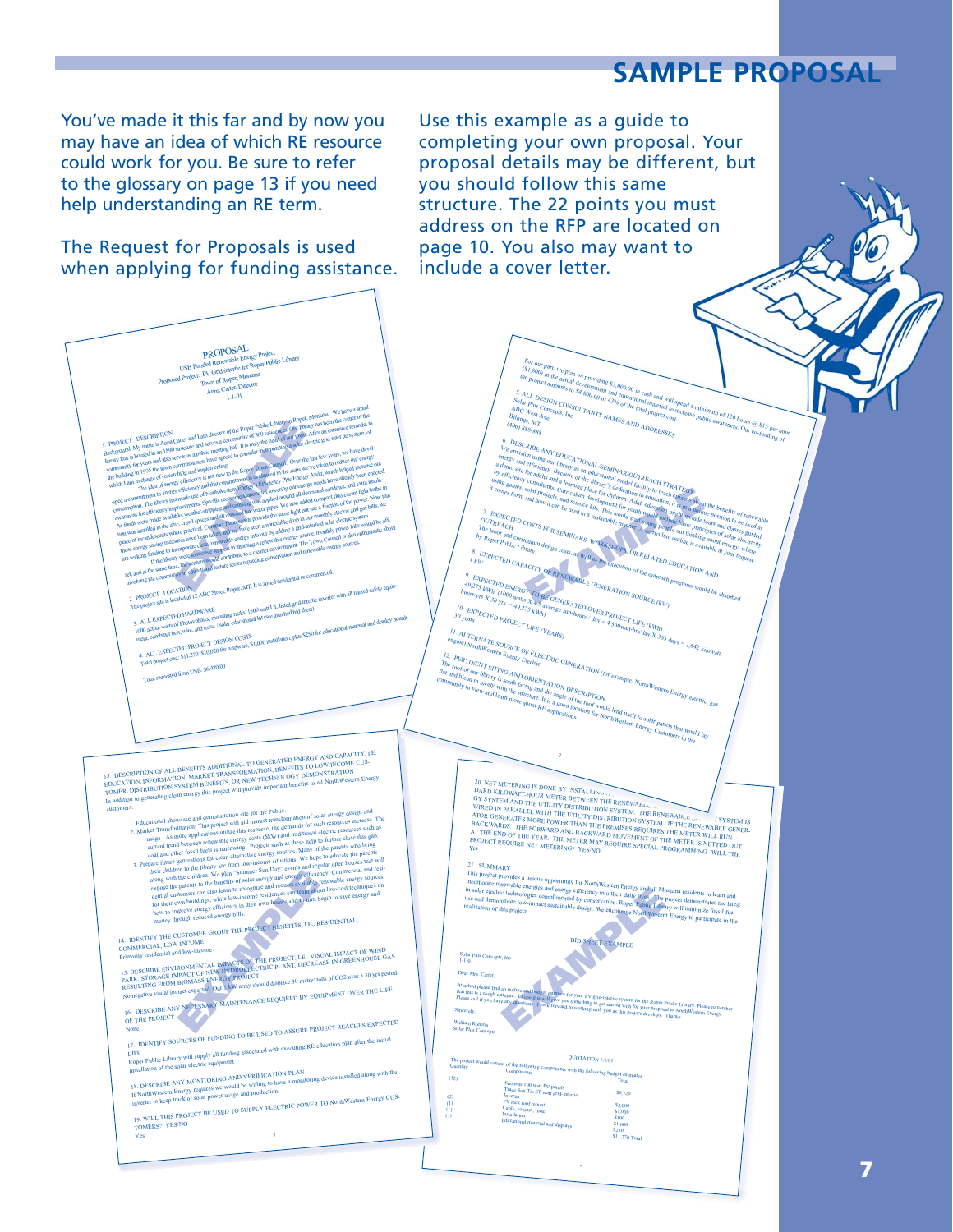# **COMPLETING YOUR PROPOSAL IN 3 EASY STEPS**

# **Basic Steps**

- **1.** Determine which RE system is appropriate for you.
- **2.** Estimate a cost for your system.
- **3.** Write your proposal and submit it to NorthWestern Energy.

## **STEP 1**

Once you're sure you are a NorthWestern Energy Montana Electric Distribution Customer or are in

> NorthWestern Energy's Montana Electric Service Territory, you need to establish which RE source is right for you by performing a site assessment. Site assessments are crucial to the success of an RE installation.

For example, if your property has a southern exposure that's unobstructed by trees or buildings, solar electric or thermal may be good choices for your application. If your site seems windy all the time, wind generation may be the obvious and best choice for your project. Similarly, if a creek, spring or river flows through your property, you may benefit from the installation of a a small hydro system. Or, if you have access to a large supply of agricultural byproducts, you may be a candidate for a bioenergy plant. A site assessment makes all the difference between the success or failure of a RE system.

If you are unsure which RE source is right for you, there are two things you can do:

- **1.** Research in greater depth the resources listed on page 6 of this brochure.
- **2.** Contact one of the dealers listed on pages 11 and 12 who has experience in site assessment and design.

So, how long will these preliminary steps take? Site assessments, system design and equipment bids can take anywhere from two hours to a year and largely depend on the availability of the designer, installer and the scope of the project.

Here are a few tips to help the process along:

**1.** While most RE dealers in Montana are smallbusiness owners and often are busy, you may get a quicker response if you fax or e-mail detailed bid requests to the dealers and follow up with a phone call.

- **2.** Consider travel times when contacting dealers. It may not be practical to hire a Missoula dealer if your project is proposed in Billings.
- **3.** When possible, keep it simple. Any special code, engineering, environmental assessments, or architectural considerations may extend the proposal period.

## **STEP 2**

After you have completed a site assessment to determine your best RE source, the next step is to get a component and installation bid. The site assessment often is part of the design and installation bid, but not always. Consult with a dealer for site-specific information. Many people are new to the renewables field, and dealers tend to be sympathetic.

Along with a bid sheet, you need to look into zoning restrictions, lease agreements, insurance policy modifications or engineering issues that need to be addressed. You'll also need to obtain required building and electrical permits, along with commercial permits relating to fire, building, electrical and plumbing codes, if applicable. A good dealer/installer should be aware of what is necessary. Your dealer's bid sheet will have a breakdown of the actual costs of the system. A copy of this sheet must be included with your proposal.

While you are waiting for the bid sheet to arrive, take a few pictures of the installation site. You may consider submitting pictures of your site with your proposal. This is also a good time to map out the ways that you will be contributing to your RE project. The more creative and involved your participation is, the greater the likelihood that your proposal will be funded. Projects that demonstrate benefits to more than one public purpose will be preferred. For example, a solar-energy installation on a low-income qualified residence, or a wind turbine providing weak distribution system line support. Other examples are educational program development, research and development, and green market advertising including Web sites, pamphlets, municipalities, high visibility locations and the use of other media.

US **MAI**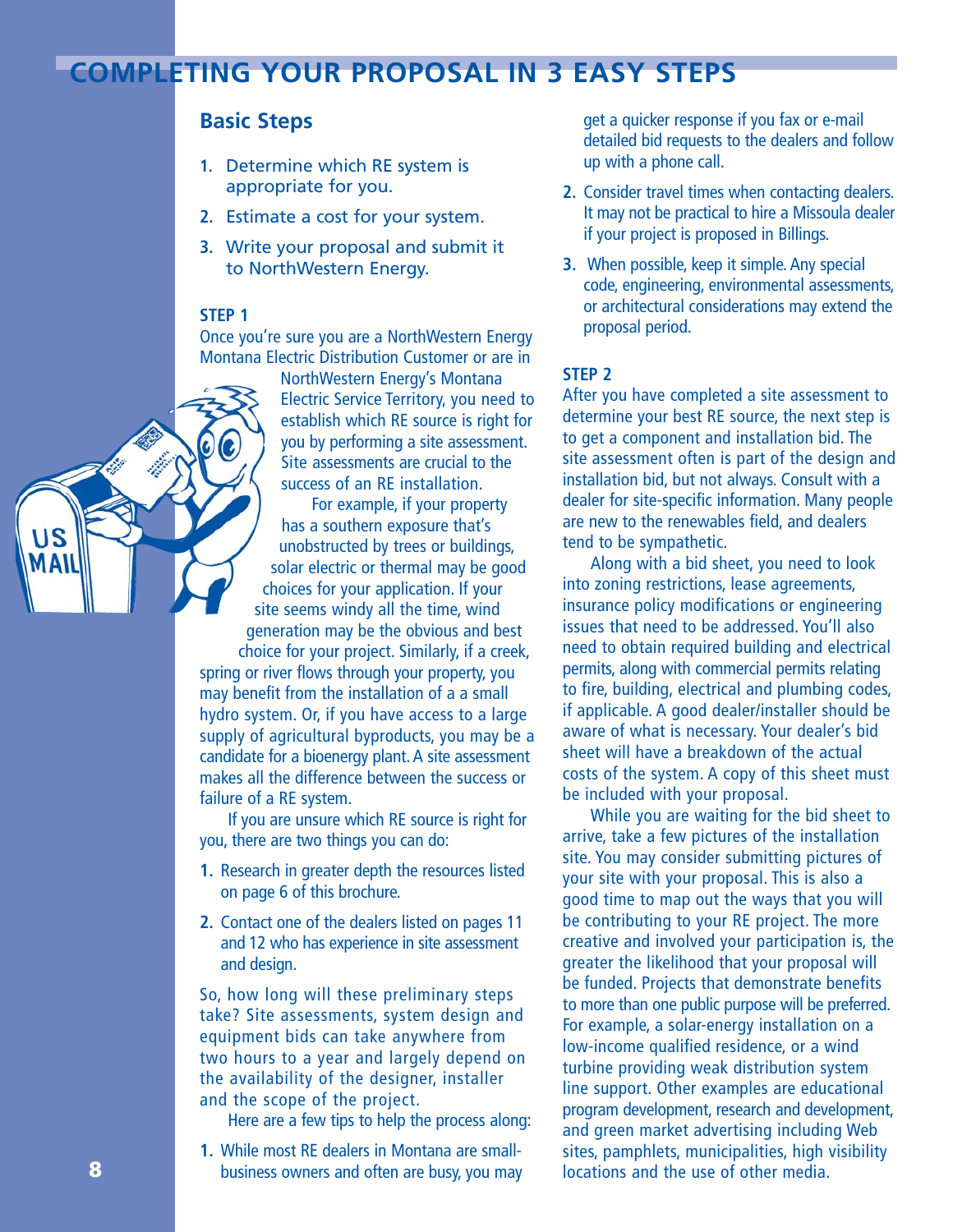# **COMPLETING YOUR PROPOSAL IN 3 EASY STEPS**

## **STEP 3**

With your bid sheet, project details, and proposal ideas in hand, you now are ready to complete and submit your proposal. The Request for Proposals is located below and on page 10 of this brochure. Included in the envelope you will be sending to NorthWestern Energy are:

- A Proposal following the RFP format described on page 10, including a cover letter
- A copy of your bid sheet showing the expected equipment and installation costs
- Completed and signed copy of the NorthWestern Energy Interconnection Agreement if your proposal requires a gridintertied installation

If you have any further questions please refer to the Frequently Asked Questions (FAQ) section on the inside back cover of this brochure before calling. After submitting your proposal, you may call the USB Renewables Program at (406) 497-3364 to confirm its arrival.

When NorthWestern Energy receives your proposal, we may call you with questions to clarify one or more points. If, upon review, we think your proposal has little chance of being funded, we'll notify you and discuss the reasons why. In many cases, you may need to submit a revised proposal.

In the interest of efficiency, we may hold your proposal until we've gathered several for presentation to a committee.

Proposals are presented to the USB renewable advisory committee, which will take one of the following actions:

- **1.** Advise the company to accept the proposal
- **2.** Reject the proposal
- **3.** Ask for more information

If your proposal is accepted, NorthWestern Energy will draft a contract with you in which a start and completion date will be established. You may need to provide NorthWestern Energy with additional information, including a certificate of insurance in some cases.

Congratulations and good luck on making clean energy a part of your life!

# **REQUEST FOR PROPOSALS (RFP)**

# **New Distributed Renewable Resources**

Northwestern Energy (NWE) encourages the use and development of renewable energy resources for current and future electricity needs. The Universal System Benefits Charge (USBC) funds new and existing energy conservation activities, renewable resource projects and applications, and low-income energy assistance. For the purposes of this program, new renewable resource projects are described as technologies that create electricity, or useful work that replaces distributed electricity, from virtually inexhaustible energy sources. This RFP is for proposals to be considered using USBC funds collected from NWE electric customers and is available at the beginning of the year for new renewable energy projects.

Projects, applications, and research leading to the use of technologies to encourage the use of renewable energy may qualify for incentives. Purchase of electric supply derived from renewable sources may qualify for cost sharing by NorthWestern Energy. All USBC monies invested in renewable energy technologies shall benefit NorthWestern Energy distribution customers.

Renewable Energy Certificates (RECs) or Green Tag Credits (GTCs) are marketable environmental attributes of electric energy generated using renewable fuel sources. Customers that receive a renewable energy incentive payment from NWE are not allowed to sell the GTCs associated with their RE system. Customers may retain their GTCs or they may donate them to NWE. All GTC revenues collected on USBC incentive funds by NWE will be used to fund additional RE programs and projects.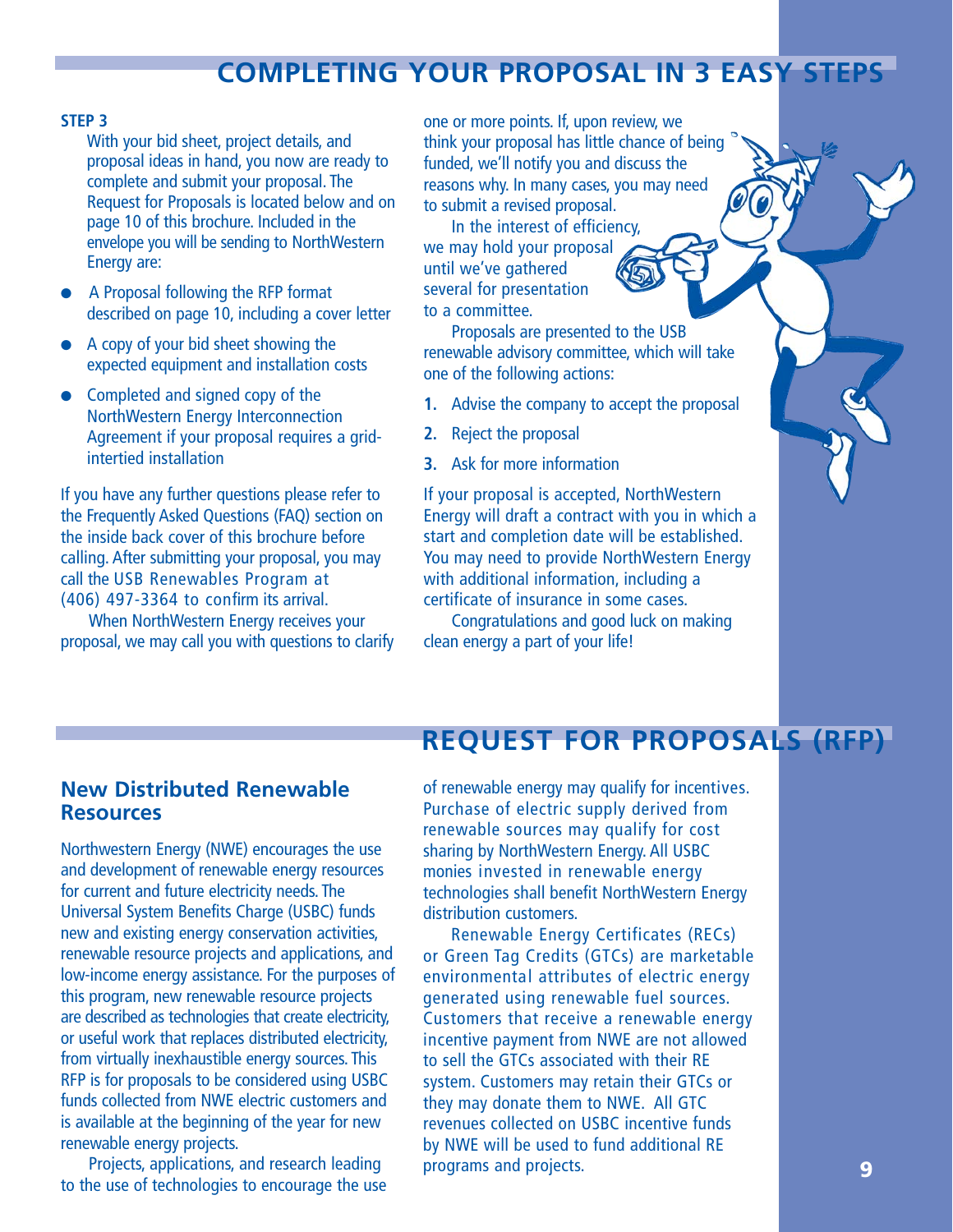# **REQUEST FOR PROPOSALS (RFP)**

Preference shall be given to solar, geothermal, and wind projects that have been developed to the extent that project construction will complete before the year's end. Preference shall also be given to projects installed on public facilities or projects that develop central electric power generation, such as wind farms. Other renewable energy sources include biomass and small hydroelectric projects meeting certain criteria. In all cases, siting shall be considered, both to minimize environmental impacts and to provide maximum benefit to NorthWestern Energy's distribution system and NorthWestern Energy distribution customers. Projects proposed that demonstrate benefits to more than one public purpose will be preferred, for example, a solar energy installation on an income-qualified residence, or a wind turbine providing weak distribution system line support.

# **Specifications For USBC Funded Renewable Energy Projects**

Please respond with your proposal to:

John Campbell, NorthWestern Energy Renewable Energy Program 40 East Broadway St. Butte, MT 59701

- **1**. Project description: Identify the source and the use of the new renewable energy, for example, wind, solar photovoltaic, solar thermal, geothermal, micro hydro, biomass, other:
- **2.** Project location (if multiple locations, indicate such):
- **3.** All expected hardware (include on separate sheet if necessary, show full detailed parts list and costs):
- **4.** All expected project design costs:
- **5.** All expected labor costs:
- **6.** All design consultants names and addresses:
- **7.** Describe any educational/seminar/ outreach strategy:
- **8.** Expected costs for seminars, workshops, or related education and outreach:
- **9.** Expected nameplate capacity of renewable generation source (KW):
- **10.** Expected energy to be generated over project life (KWh):
- **12.** Alternative source of electric generation (for example, NorthWestern Energy Electric, Gas Engine):
- **13.** Pertinent siting and orientation description:
- **14.** Description of all benefits additional to generated energy and capacity, i.e. education, information, market transformation, benefits to low income customer, NorthWestern Energy distribution system benefits, or new technology demonstration:
- **15.** Identify the customer group the project benefits: i.e. residential, commercial, low income:
- **16.** Describe environmental impacts of the project, i.e. visual impact of wind park, storage impact of new hydroelectric plant, decrease in greenhouse gas resulting from biomass energy project:
- **17.** Describe any necessary maintenance required by the equipment over the life of the project:
- **18.** Identify sources of funding to be used to assure project reaches expected life:
- **19.** Describe any monitoring and verification plan:
- **20.** Will this project be used to supply electric power to NorthWestern Energy customers? Yes/ No:
- **21.** Net metering is done by installing a standard kilowatt-hour meter between the renewable energy system and the utility distribution system. The renewable energy system is wired in parallel with the utility distribution system. If the renewable generator generates more power than the premises requires, the meter will run backwards. The forward and backward movement of the meter is netted out at the end of twelve months. The meter may require special programming.
- **22.** Will the project require net metering? Yes/No
- **11.** Expected project life: (years):

**10**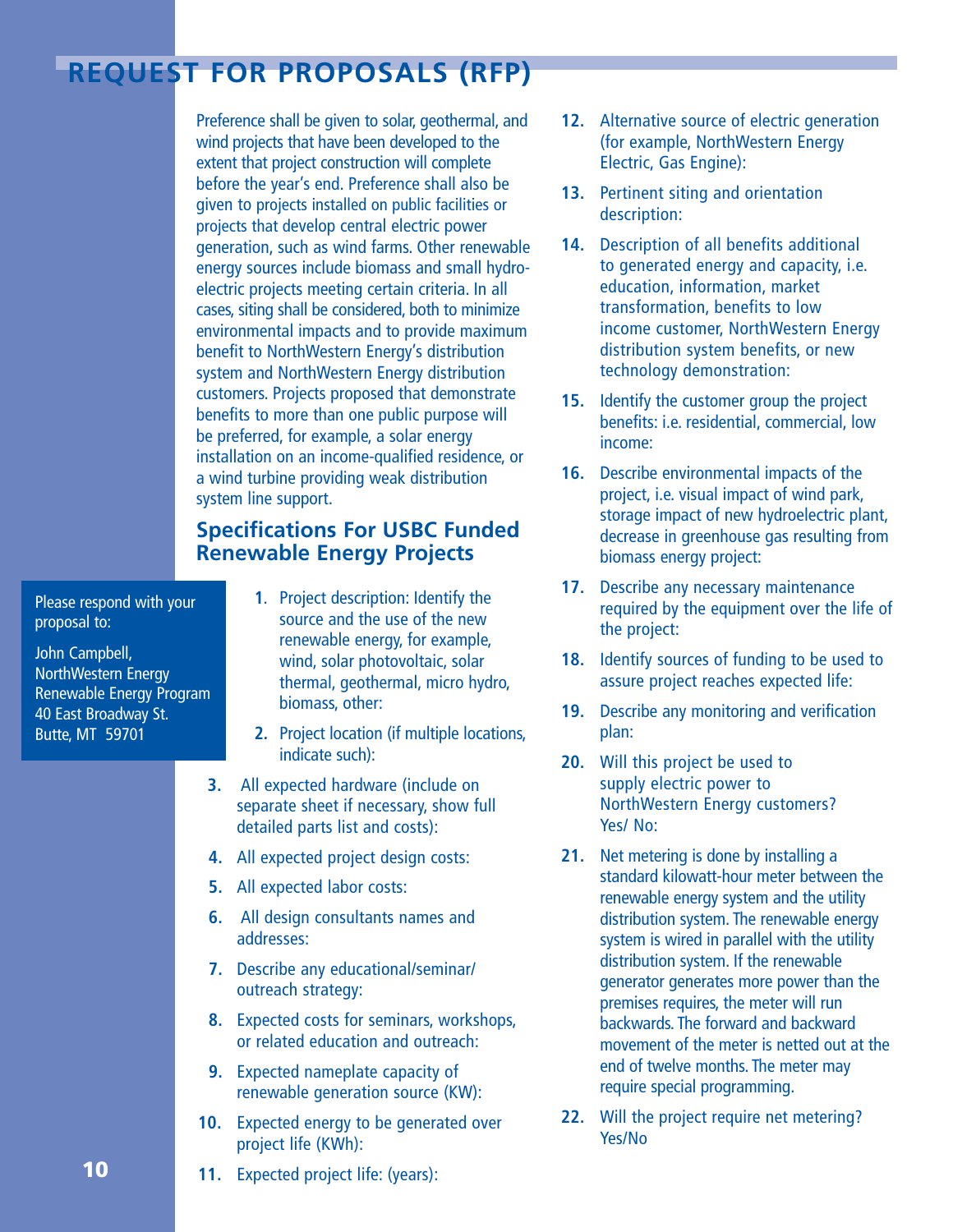# **MONTANA RE BUSINESSES**

NorthWestern Energy does not endorse or recommend any dealer. This list is made up of dealers listed on the **montanagreenpower.com** Web site and may not be complete. NWE recommends that you shop around and compare dealers, prices, warranties, and experience; and that you require contractors to provide proof of insurance, appropriate bonding, and a current business license.

Shawm Coggins and Glenn Nelson **Advanced Composting Systems, LLC** 195 Meadows Road Whitefish, MT 59937 Phone: (406) 862-3854 www.compostingtoilet.com

Mark Gray **Alternative Energy Systems, LLC** P. O. Box 83 Black Eagle MT 59414 4129 N. Park Trail Great Falls MT 59405 Phone: (406) 761-7200 e-mail: aes@sofast.net

Authorized Onan generator dealer, certified Bergey Windpower dealer and installer. Solar and wind water systems. Design, installation and service of renewable energy systems (net metering, off-grid, and hybrid applications). Complete line of renewable energy products.

Michael & Lumarie Strickland **Dearborn Solar Electric Co.** 633 Dearborn River Rd Cascade, MT 59421 Phone: (406) 788-7023

PV modules, wind generators for electricity and water pumping, inverters, charge controllers, high-efficiency refrigeration, AC and DC, high-efficiency fluorescent lights, solar-powered water pumps; mail order, design, installation, maintenance, and troubleshooting.

Al Borrego **Del Sol Technologies, Inc.** P.O. 6268 Bozeman, MT 59771 Phone (406) 570-8340 e-mail: delsoltech@theglobal.net

Complete solar and wind system design, supply, installation and maintenance; site assessment; grid-tie and independent systems for residential and light commercial applications.

William E Gross **Gross Electric** 638 Badrock Drive Columbia Falls, MT 59912 Phone: (406) 892-4940 Fax: (406) 892-4914

Design, installation, maintenance, and troubleshooting.

Allan Hardtke **H & H Enterprises of Montana, Inc.** 280 Wind Cave Circle Billings, MT 59102 Phone: (406) 651-0566 Fax:(406) 651-0533 Cell: (406) 860-7400 e-mail: hardtkeac@bresnan.net

H & H Enterprises of Montana, Inc. is now a Southwest Windpower dealer in the following states: Montana, North Dakota, South Dakota, & Wyoming. They produce the following wind turbines: AIR X, Whisper and Whisper Link. www.handhenterprisesofmontana.com

Russell Aleksey & Paul Gentile **H-Tech** P.O. Box 7033 Bozeman, MT 59771 Phone: (406) 579-7247 or (406) 579-8981 e-mail: russ@htechenergy.com paul@htechenergy.com

While technology is advancing closer to the hydrogen age H-Tech is working to design, install and maintain a variety of alternative energy systems for residential or small business applications. H-Tech offers FREE energy assessments and estimates. Green, energy-efficient home design and development. Design, installation, service and sales of a full-line of solar, wind, hydrogen and energy-efficient products for home, ranch and office. Free energy assessments and clean energy system estimates. Authorized dealers, licensed & insured contractors. www.htechenergy.com

Tony Boniface **Independent Power Systems** 1404 Gold Avenue #4 Bozeman, MT 59715 Phone: (406) 587-5295

Fax: (406) 587-5332 e-mail: tboniface@montanadsl.net

Designs, suplies, installs, and troubleshoots hydroelectric, solar, wind, and generator/battery/inverter systems. www.solarwindmontana.com

Steve Hicks **Mountain Pass Wind Co.** P.O. Box 394 White Sulphur Springs, MT 59645 Phone: (406) 547-2266 e-mail: steveahicks@yahoo.com

Design, install, repair wind generation systems; design, sell, install and service wind and solar systems; mail order, design, installation, maintenance, and troubleshooting.

Chris Daum **Oasis Montana, Inc.** 436 Red Fox Lane Stevensville, MT 59828 Phone: (877) 627-4768 or 4778 Fax: (406) 777-0830 e-mail: info@oasismontana.com

Alternative energy supplies, including solar panels (PV modules) regulators and controllers, inverters, batteries, wind generators, hydro turbines, energyefficient and propane refrigerators; mail order, and troubleshooting. www.oasismontana.com

Jason Schmidt **Phanes Solar Division** 789 Carter Dr. Helena, MT 59601-9711 Phone: (800) 662-3662 Fax: (406) 442-1220 e-mail: mcapcom@ixi.net

Jenni Bryce **PineRidge Products** P.O. Box 2334 Great Falls, MT 59403 Phone: (406) 738-4284 e-mail: wlbryce@direcpc.com

Certified Bergey Windpower products. Specializing in 10-kw and small 1-kw grid-intertied wind turbines. www.pineridgeproducts.com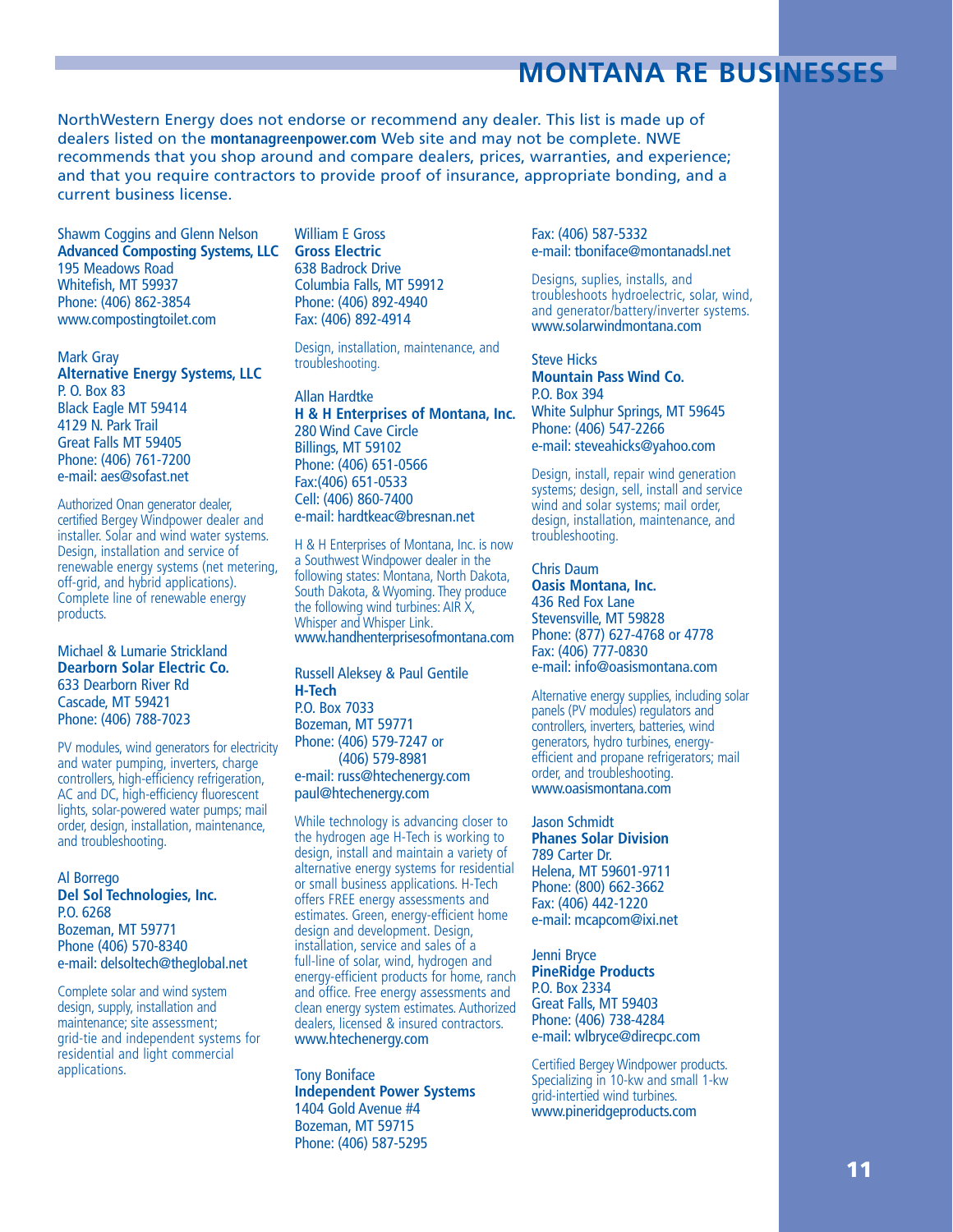# **MONTANA RE BUSINESSES**

William von Brethorst **Planetary Systems** Box 340 262 Badger Rd. Ennis, MT 59729 Phone: (406) 682-5646 Fax: (406) 682-5644 e-mail: brethors@3rivers.net

Designs, installs and services renewable energy systems, including solar, wind, and microhydro. Catalog available. www.planetarysystems.com

Jimmy Martin **Quality Solar** 31923 South Fork Yaak River Rd. Troy, MT 59935 Phone: (406) 295-5072

Dale Pickard **Radiant Engineering, Inc.** 501 E Peach, Suite A Bozeman, MT 59715 Phone: (406) 587-3442 email: radiant@radiantenegineering.com

Provides advice, design, equipment and labor to complete systems incorporating hydronic radiant floor heating, hot water baseboard and radiators, highperformance boilers, advanced controls and monitors. Also specializes in geothermal systems and active solar water heating.

www.radiantengineering.com

**For Information Regarding USB Proposal Submissions Contact:**

John Campbell, NorthWestern Energy Renewable Energy Program 40 East Broadway St. Butte, MT 59701

Chris Borton and Linda Welsh **Sage Mountain Center**  79 Sage Mountain Trail Whitehall, MT 59759 Phone: (406) 494-9875 e-mail: smc@sagemountain.org

Sage Mountain Center offers an array of seminars and workshops. For more information see the SMC Web site. www.sagemountain.org

Lee Tavenner **Solar Plexus**  1605 Stephens Ave., Suite B Missoula, MT 59801 Phone/Fax: (406) 721-1130 e-mail: solplex@montana.com

Design, supply, install, and troubleshoot hydroelectric, solar, wind and generator/ battery/inverter systems. www.solarplexus1.com

Henry & Barbara Dykema **Sundance Solar Systems** P.O. Box 4404 Luther, MT 59051 Phone: (406) 425-1153 e-mail: sundancesolar@starband.net

Design, sell and install residential PV systems; PV pumping systems; mail order, design, installation, maintenance, and troubleshooting. www.sundancesolarmt.com

Tom & Nilda Bishop **Sunelco, Inc.** 2086 US Hwy. 93 North Victor, MT 59875 Phone: (888) SUNELCO or (406) 642-6422 Fax: (406) 642-9768 e-mail: info@sunelco.com

Photovoltaics, back-up power, AC and DC power systems. www.sunelco.com

Gail Snow **Sun Power Plus** 85 Skyline Road Three Forks, MT 59752 Phone: (406) 539-9782 e-mail: gailsnow@starband.net

Design, sell, install and service residential PV systems. Sales and service of Sunwise and Siemens solar products.

Joanne Smith **SunWize Technologies, Inc.** 611 S. 4th Street Hamilton, MT 59840 Phone: (800) 232-7652 Fax: (406) 375-9194 e-mail: sunwize@montana.com

SunWize Technologies specializes in the manufacture of integrated solar power systems and the distribution of solar modules and components, providing solar power systems for industrial, commercial, government and residential applications. www.sunwize.com

Bob Quinn Wendy Kleinsasser **Wind Park Solutions America, LLC** 154 Johannes Ave. East P.O. Box 70 Big Sandy, MT 59520 Phone: (406) 378-2179 Fax: (406) 378-2657 email: info@windpark-solutions.com

Paul T. Miller, President **Sustainable Systems LLC** Montana Biodiesel 91 Campus Dr. PMB 1005 Missoula, MT 59812 Phone: (406) 549-2893 email: info@sustainablesystemsllc.com

Sustainable Systems has a 1500-square foot pilot production plant that is capable of producing 10,000 gallons of premium biodiesel per month. The company projects to ramp up to more than 10 million gallons per year. Sustainable Systems has identified an engineering partner who can facilitate this growth. This capacity is expected to satisfy the current and future demand for the State of Montana plus provide surplus biofuel and products for export. The company is linked to the University system for additional crop and product development. Sustainable Systems plans to operate a research and development lab and office at the new MonTEC facility. The production plant will be located within agricultural producing regions.

www.sustainablesystemsllc.com

Jeff Wongstrom **Thirsty Lake Solar** P.O. Box 538 Eureka, MT 59917 Phone: (406) 889-5324 email: thirstylake@interbel.net

Equipment sales, design and installation of home power systems. This is a small solarpowered business and home with seven years experience living off-grid. Specializes in complete system design and installation, including site analysis, load analysis, energy conservation, system operation, and system maintenance.

Martin Wilde **Wilde Coyote Engineering** 4478 Trumble Creek Rd. Columbia Falls MT 59912 Phone/Fax: (406) 892-0211 email: info@coyote-energy.com

Wilde Coyote Engineering and Wilde Coyote Development Company offer integrated technical and business development services. The company provides expert assistance from project conception through publicity and marketing. Since 1984, the company has worked with an extensive network of science and engineering educators and professionals, researchers and government officials to investigate and implement technical aspects of highly engineered projects. Over the past seven years the company has played a major role in the development of wind energy generation in Montana. www.wilde-coyote.com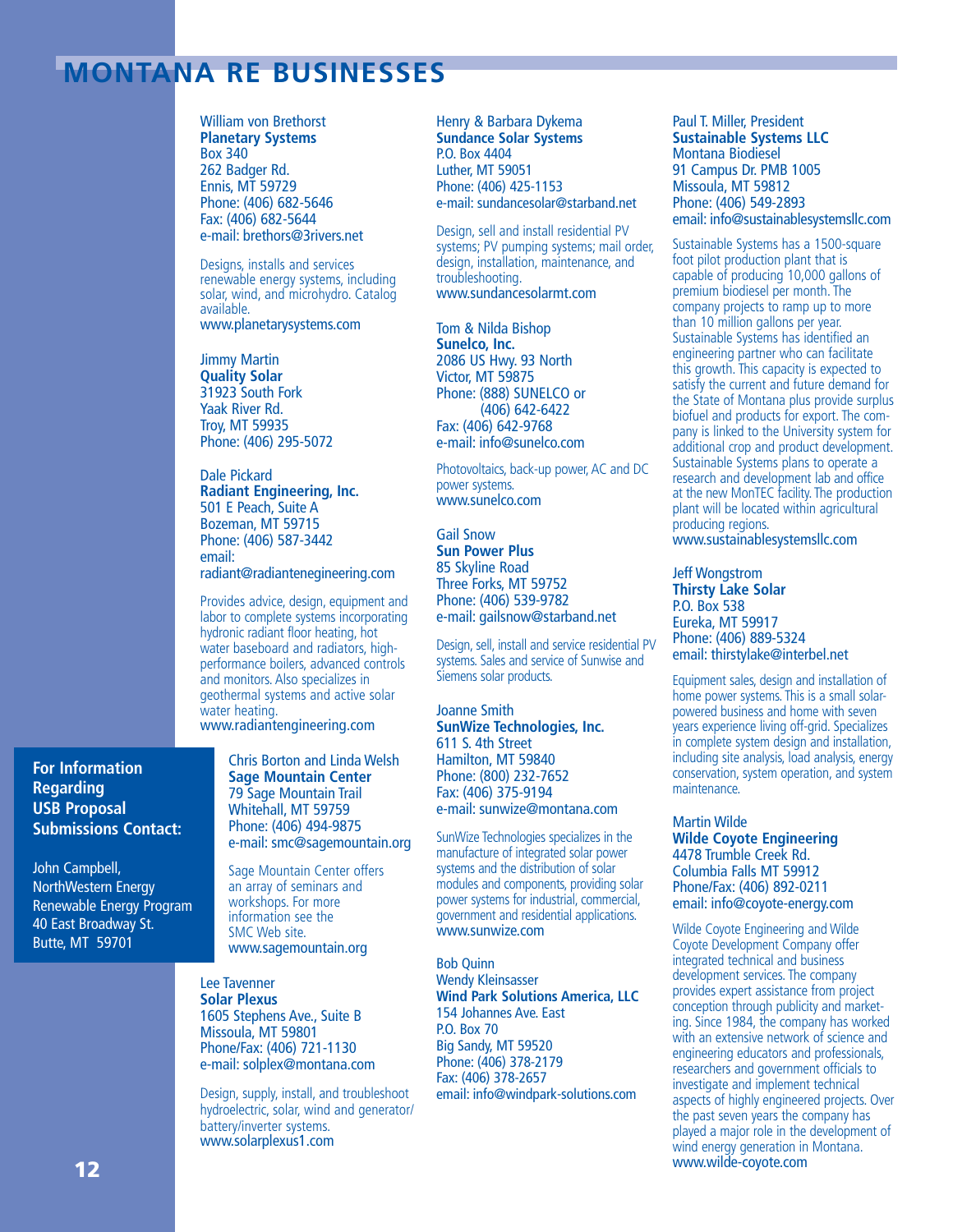# **GLOSSARY OF RENEWABLE ENERGY AND RELATED TERMS**

**Alternating Current (AC):** electricity delivered by U.S. utilities at 60 Hz, and 120 volts.

**Amp:** electrical current; measure of flowing electrons.

**Amp-hour:** measure of flowing electron for a period of time.

**Audit:** an energy audit seeks energy inefficiencies and prescribes improvements.

**Battery:** A collection of cells which store electrical energy; each cell converts chemical energy into electricity or vice versa, and is interconnected with other cells to form a battery for storing useful quantities of electricity.

**BTU:** British Thermal Unit, the amount of heat required to raise the temperature of one pound of water one degree Fahrenheit; 3411 BTUs equals one kilowatt-hour.

**Compact fluorescent Light (CFL):** a modern form of light bulb with an integral ballast using a fraction of the electricity used by a regular incandescent light bulb.

**Direct current (DC):** the complement of AC, or alternating current, presents one unvarying voltage to a load. This is standard in automobiles.

**Efficiency:** a narrow mathematical concept describing the proportion of a resource that can actually be converted into useful product or work; for example, sunlight falling on a PV module contains a given amount of energy, but the module can only convert a percentage of it into electricity.

**Electronic ballasts:** an improvement over core/coil ballasts used to drive fluorescent lamps.

**Embodied:** of energy, meaning literally the amount of energy required to produce an object in its present form; an inflated balloon's embodied energy includes the energy required to manufacture and blow it up.

**Generator:** any device that produces electricity.

**Grid:** a utility term for the network of wires that distribute electricity from a variety of sources across a large area.

The "grid" powers most homes and offices across the country.

**Heat exchanger:** device that passes heat from one substance to another; in a solar hot water heater, for example, the heat exchanger takes heat harvested by a fluid circulating through the solar panel and transfers it to domestic hot water.

**Hydronic:** contraction of hydro and electronic, usually applied to radiant in-floor heating systems and their sensors and pumps.

**Incandescent bulb:** a light source that produces light by heating a filament until it emits photons.

**Insolation:** or incident solar-radiation is the amount of sunlight falling on a place.

**Insulation:** a material which keeps energy from crossing from one place to another: on electrical wire, it is the plastic or rubber that covers the conductor; in a building, insulation makes the walls, floor, and roof more resistant to the outside (ambient) temperature.

**Inverter:** the electrical device that changes direct current (DC) into alternating current (AC).

**Kilowatt:** 1000 watts.

**Kilowatt/hour:** one kilowatt of power used for one hour. A typical house uses 750 kW/hrs per month.

**LED:** Light Emitting Diode. A very efficient source of electrical lighting, typically lasting 50,000 to 100,000 hours.

**Load:** an electrical device, or the amount of power required by such a device.

**Megawatt (MW):** 1,000,000 watts.

**Modules:** the manufactured panels of photovoltaic cells; a module typically houses thirty-six cells in an aluminum frame covered with a glass or acrylic cover and provides a junction box for connection between itself, other modules in the array, and the solar electric system.

**Net metering:** a desirable form of buy-back agreement in which the line-tied house's electric meter turns in the utility's favor when grid power is being drawn, and in the system owner's favor when the house generation exceeds its needs and electricity is flowing into the grid. At the end of the payment period, when the meter is read, the system owner pays the utility the difference between what was used and what was produced.

**"Off-the-grid":** not connected to the power lines: electric self-sufficiency.

**Passively heated:** a shelter that has its space heated by the sun without using any other energy.

**Petroleum:** an oily flammable liquid composed of a complex mixture of hydrocarbon occurring in many places in the upper strata of the earth. A fossil fuel.

**Phantom loads:** appliances which draw power 24 hours a day, even when you turn them off. TVs, VCRs, microwave ovens with clocks, and plugs with the integrated little black box all contain phantom loads.

**Photovoltaics (PVs):** A technology for using semiconductors to directly convert light into electricity.

**R-value:** resistance value, used specifically for materials used for insulating structures. Three inches of fiberglass insulation has an R-value of 11.

**Renewable energy (RE):** an energy source that renews itself without effort; fossil fuels, once consumed, are gone forever, while solar energy is renewable in that the sun we harvest today has no effect on the sun we can harvest tomorrow.

**Renewables:** shorthand for renewable energy or material sources.

**Sustainable:** material or energy sources that, if managed carefully, will provide at current levels indefinitely.

**Volt:** measure of electrical potential. 110-volt house electricity has more potential to do work than an equal flow of 12-volt electricity.

**Watt:** measure of power (or work) equivalent to 1/746 of a horsepower.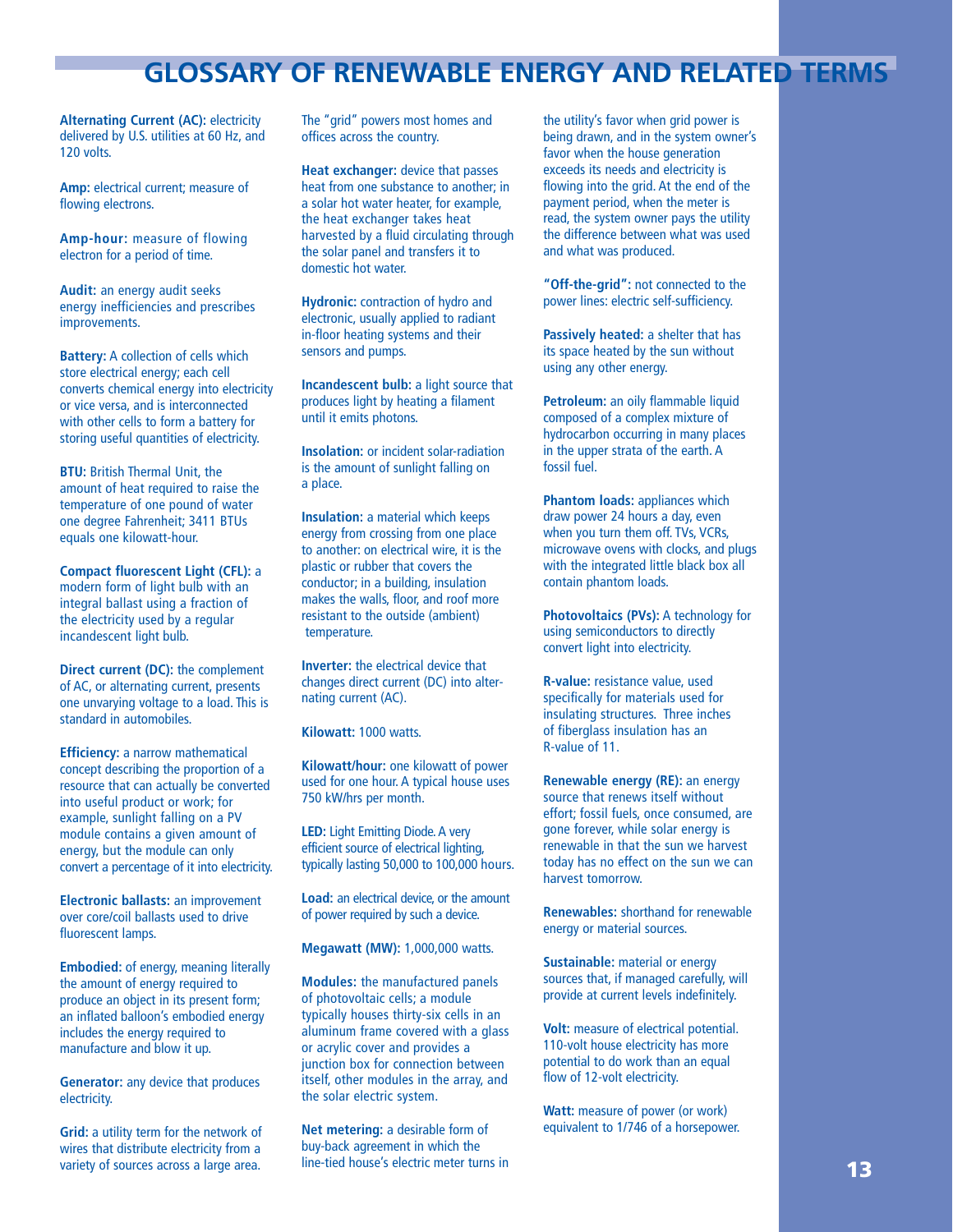# **FREQUENTLY ASKED QUESTIONS**

**Q: How do I know if a renewable energy source will work for me?** By having a site assessment you should be able to determine whether RE may be incorporated into your lifestyle or not.

**Q: What is the payback time for an installed system? Is it economical?** The simple payback with savings using solar PV or small-scale wind typically range from 10 to 40 years at

current power prices. Presently, most RE installations are based on personal values, resource conservation and environmental considerations rather than purely payback periods.

**Q: Will using renewable energy on my house reduce my power bills?** Yes, but the amount of savings is dependent on the size of the system and the amount of wind or solar potential at the site, especially if efficiency measures are included. Adding insulation, changing to compact fluorescent lights and efficient appliances can dramatically lower your power bills. Many customers are able to watch their electricity meters run backwards as their homes deliver electricity back to the system at times when their own energy needs are low.

**Q: Will NorthWestern Energy pay me for producing more electricity than I use?** NorthWestern Energy will not give you a check for the electricity that you produce from your own home or business. However, it will credit your bill at the price that you pay for electricity. At the end of the year, the best you can do is zero out the energy portion (kWh related charges) of your bill. Any extra power from you goes onto the grid for other customers to use.

**Q: Is there any maintenance involved with having a solar or wind grid-intertie?** If your system does not include a battery back-up, then any manufacturer-recommended maintenance is minor. (Some wind-power manufacturers suggest with a wink that you should go out once a year to inspect your blades; if they're turning, you've completed your maintenance.) Solar and hot-water systems also are virtually maintenance-free. We suggest you always follow manufacturer's recommendations.

**Q: Will NorthWestern Energy fund my entire proposal or part of it?** Each RFP is reviewed on its unique characteristics and how it fits with the mix of renewable projects already funded. NorthWestern Energy, with advice from an external committee, seeks a broad variety of projects. In almost every case, some cost must be borne by the system owner, whether it is co-funding, providing labor, educational programs, and/or research and development. Funding is negotiable.

**Q: Do I need to modify my homeowners insurance if I install a grid-intertie system?** Major insurance companies insure solar systems as a part of the home without special provisions. For wind and other RE sources, consult your insurance representative.

**Q: Why is NorthWestern Energy encouraging me to use less of their power?** Universal System Benefits programs are intended to encourage energy conservation and renewable resources. USB also pays for low-income energy assistance and weatherization. NorthWestern Energy has long encouraged wise and efficient use of energy and is committed to implementing USB programs to maximize the benefits to NorthWestern Energy customers.

**Q: Are there any federal or state tax breaks or credits for installing renewables on a structure?** Presently, there are some state tax credits for wind energy producers, low-interest loans, and federal energy credits that include PV, solar thermal, and other renewables. Legislation always is changing; consult your accountant in regard to your specific circumstances.

**Q: When will I know if my proposal has been accepted or rejected?** Proposals are continually being processed and that process generally requires between 4 and 8 weeks.

**Q: Will I have to open up my home or business to the public in order for my renewable proposal to be accepted?** It depends on your proposed project. For research and development or a private business, it may be inappropriate to open the door to the general public. Many proposals involve demonstrations and tours as a component of the proposal. Others provide data which, while not including the site location and owner information, will be used to promote other renewable energy projects. It all depends on the project.

**Q: How long will my contract period with NorthWestern Energy run if my proposal is accepted?** Depending on the terms of your proposal and negotiated contract it could be anywhere from one year to several years.

**Q: Does NorthWestern Energy provide net-metering?** Yes. Net-metering is a special installation that allows any surplus energy generated by the customer's system to go back on the utility electric system and allows the customer to receive credits for the electricity put back on the system at retail rates. The customer's meter measures the electricity the customer uses from the utility system minus the electricity the customer's system puts back.

**Q: Can I tour other USB funded RE projects before I submit a proposal?** The best place to get an idea of other projects that have been funded is to visit the Web site of www.montanagreenpower.com. This site is funded through USB and features many renewable energy projects throughout the state of Montana.

**Q: If I'm not a NorthWestern Energy customer am I eligible for USB funding?** Projects funded by USB funds collected from NorthWestern Energy customers must benefit NorthWestern Energy customers. If your proposal is for a project "off-grid" or outside NorthWestern Energy territory, you will have to provide compelling evidence that the project will benefit NorthWestern Energy electric distribution customers. If you are served by a different electric utility, check with that utility as to what USB renewable activities they may offer.

**Q: I'm a NorthWestern Energy gas customer but not an electric customer. Am I eligible for USB funding?** USB funds many programs for NorthWestern Energy customers. Gas USB funds income-qualified weatherization programs and billing assistance. To find out which programs you may be eligible for, call (888) 700-6878 or e-mail: www.northwesternenergy.com.

**Q: If I'm leasing a space for my business, what is the process for making modifications to the building to accommodate RE?** Any modifications to a structure should be made with the full written consent and cooperation of the building owner. This provision also applies to rental properties.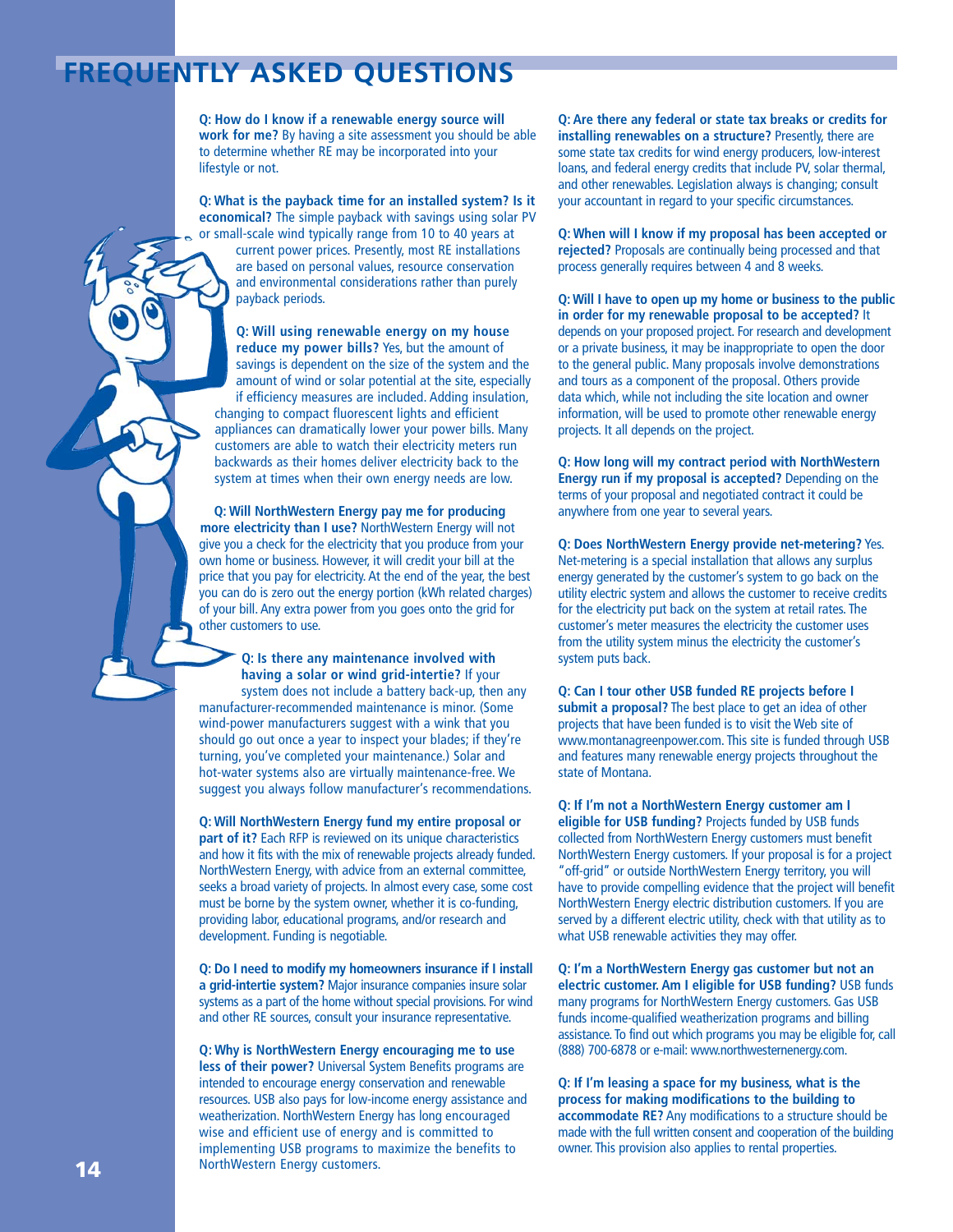# Net Metering Requirements for Grid Connection of Renewable Resources

NorthWestern Energy (NWE) Montana customer owned generation may be interconnected to NWE's distribution system using a technique known as "Net Metering". A net metering system is one which: 1. Uses as its fuel renewable resources; defined to be solar, wind or hydropower, or other generation system pre-approved by the utility. 2. Has a generating capacity of not more than 50 (fifty) kilowatts. 3. Is located on the customer-generator's premises. 4. Operates in parallel with the NWE distribution system. 5. Is intended primarily to offset part or all of the customer-generator's requirements for electricity at the specific site where the generation is installed. Parallel generation is covered in the NWE Electric Service Requirements and Guidelines. Systems generating more than 50 kilowatts will be handled on an individual basis and will require a special contract between the customer and the utility.

Any net metered system interconnected with NWE's distribution system is expected to use NWE's distribution system for backup power, and so shall not employ any nonrenewable resource to provide power, for example, propane fired engine generator. These types of generator interconnections are addressed in the NWE Electric Service requirements and Guidelines section 7.07.

These requirements are designed to ensure that the generating facility will meet the utility's safety and power quality requirements. In particular, the requirements are designed to prevent back-feeding of power from the generating facility to the utility grid during power outages, and to match the utility's own power characteristics with respect to voltage and frequency.

## **Requirements:**

- **1.** The generating facility shall be metered with a NorthWestern Energy utility installed meter.
- **2.** Any direct current (DC) generating facility shall be interconnected to the NorthWestern Energy utility system through a static inverter that complies with the following requirements:

Institute of Electrical and Electronics Engineers (IEEE) standard 929, "Recommended Practice for Utility Interface of Photovoltaic (PV) Systems."

Underwriters Laboratories (UL) Subject 1741,"Standard for Static Inverters and Charge Controllers for Use in Photovoltaic Power Systems"

- **3.** Any alternating current (AC) generating facility interconnected to the NorthWestern Energy utility system shall employ a controller which will disconnect the generator if the power generated is over 60.03 Hz and under 59.97 Hz. Also, the controller shall disconnect the generator if the voltage of the power generated is over 128 volts, or under 112 volts.
- **4.** The generating facility shall be installed in conformance with all applicable requirements of the National Electric Code and local building or electrical codes.